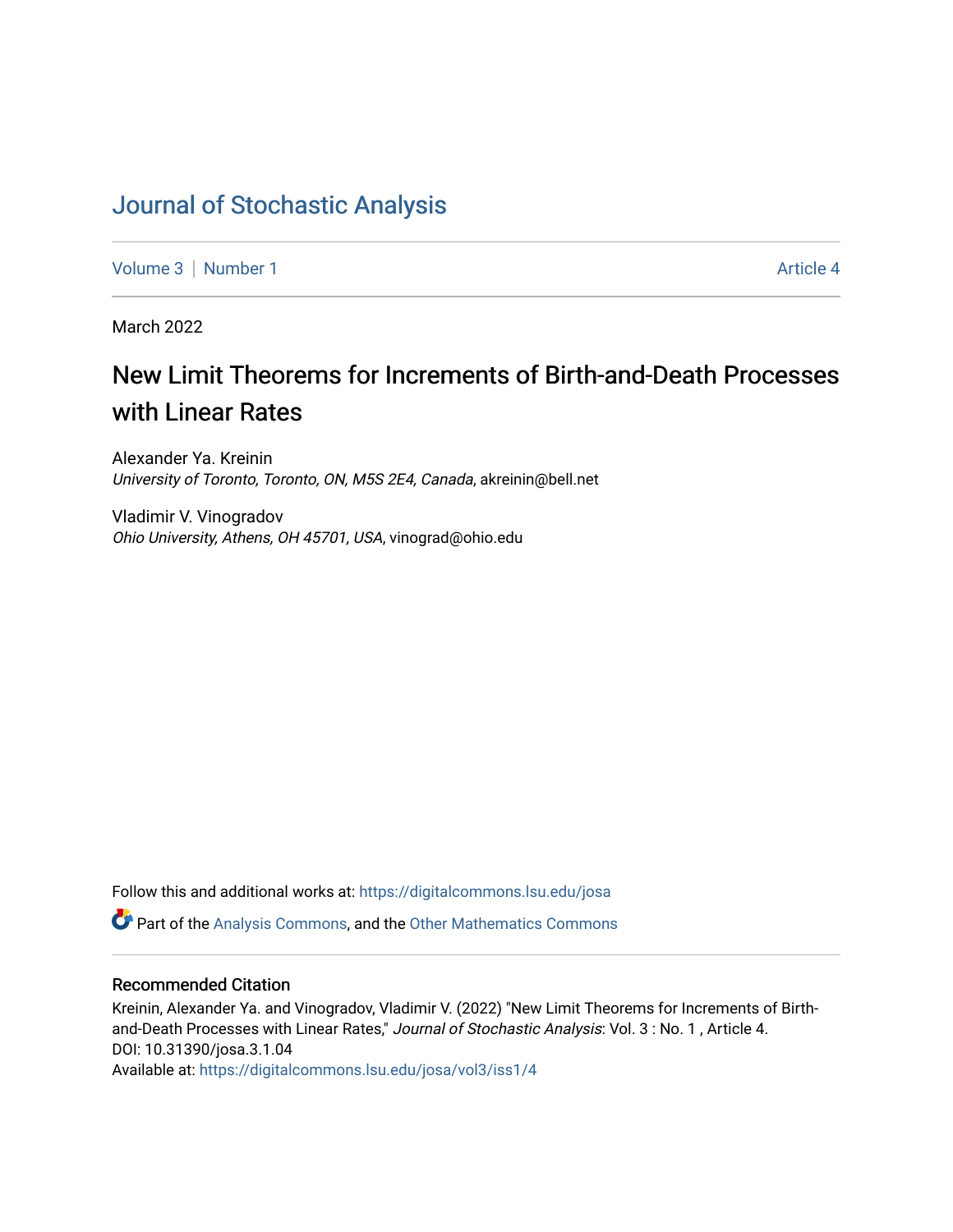Journal of Stochastic Analysis Vol. 3, No. 1 (2022) Article 4 (24 pages) DOI: 10.31390/josa.3.1.04



## NEW LIMIT THEOREMS FOR INCREMENTS OF BIRTH-AND-DEATH PROCESSES WITH LINEAR RATES

#### ALEXANDER YA. KREININ\* AND VLADIMIR V. VINOGRADOV

Abstract. We investigate the short-term temporal evolution of the classical birth-and-death process with linear birth and death rates. We prove weak convergence of its increments to those of the Skellam process in the Skorohod space. Similar convergence results are established under a different set of assumptions on the model parameters and the time horizon. We also discuss related short-term approximations in terms of Skellam distributions for the marginals of such birth-and-death processes which start from a growing number of particles. For two special cases of the pure birth and pure death processes, our results yield those on weak convergence to the corresponding Poisson processes.

#### 1. Introduction

Analysis of the birth-and-death processes is a classical and well-studied problem which has numerous applications in biology, physics, finance and insurance (see  $[10]$ ,  $[26]$ ,  $[33]$ ).

One of the most important areas of application is the Mathematical Theory of Epidemics [2], [7], [8], [19], [20], [21]. Traditionally, this theory considers compartmental models which specify the limiting behavior of the pandemic variables. These models are described by the systems of deterministic, non-linear differential equations and do not encapsulate stochastic dynamics. However, in some cases it is desirable to incorporate a stochastic component describing the dynamics of random fluctuations of the pandemic processes.

In [6], an unconventional model, linking pandemic variables to the financial indicators was developed and calibrated to the year 2020 observations of Covid-19 pandemic numbers and some financial indices. This model can be used for a financial scenario generation, in some risk management systems, and for the portfolio risk valuation.

While the initial phase of a pandemic can often be represented by a pure birth process with a high degree of accuracy (compare to [6]), a proper description of subsequent phases of the pandemic necessitates employing more general classes of stochastic processes. The initial phase of growth of a typical pandemic is usually

Received 2022-1-5; Accepted 2022-2-9; Communicated by the editors.

<sup>2020</sup> Mathematics Subject Classification. Primary 60E05, 60F05; Secondary 60E07.

Key words and phrases. Birth-and-death process, convergence in Skorohod space, incremental process, linear rates, probability–generating function, Skellam distribution, Skellam process.

<sup>\*</sup> Corresponding author.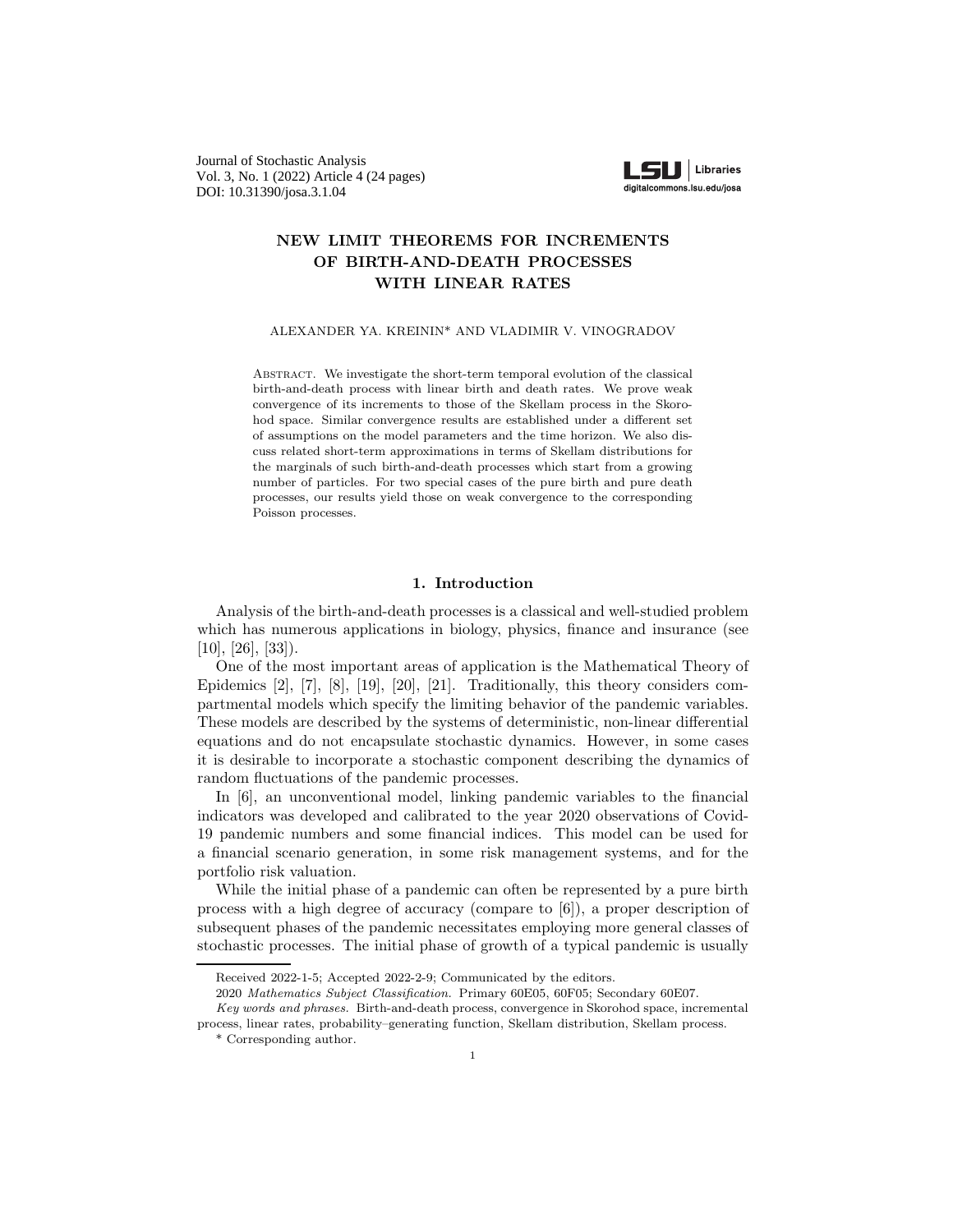of an exponential type. This is consistent with an observation that during a relatively short time period, the number of infected individuals could exceed 10<sup>4</sup> and continue to grow at a significant rate [23]. (The rate of such exponential growth is often referred to as the Malthusian parameter, see also (2.9).)

A similar situation is observed in the case of pure death processes. Specifically, such process starts from a very large initial state with its random fluctuations over a short-term period being important for a short–term forecasting. The analysis of such (Markov) stochastic process per se by using Monte-Carlo methods or by utilizing closed-form representations for the corresponding transition probabilities is difficult, which suggests the need to derive asymptotic approximations. In turn, this justifies our interest in studying the limiting behavior of these and similar Markov branching processes under the assumption that the initial state  $n \to \infty$ .

The stochastic analysis of the temporal evolution of the pure birth and the pure death processes as the initial number of particles  $n \to \infty$  leads to simple results which stipulate that the limiting dynamics of the normalized processes over a short period of time is Poisson in both these cases. Weak convergence of the marginal distribution of the increments of the pure death process to a Poisson process and the computation of corresponding parameters of the limiting processes in closed form are considered in [6].

In the present paper, we analyze a similar problem for more general birthand-death processes with linear rates, denoted by  $\mathcal{N}(t) := \mathcal{N}(t; \lambda, \mu)$ . The limit theorems considered in this paper deal with the sequences of birth-and-death processes,  $\{\mathcal{N}_n(t)\}_{n>1}$ , parameterized by the initial state of the process,  $\mathcal{N}_n(0) = n$ , as  $n \to \infty$ .

One of our main results is Theorem 3.10 that pertains to studying the temporal behavior of the increments of this process, which are hereinafter denoted by

$$
\Delta \mathcal{N}_n(t) := \mathcal{N}_n(t; \lambda_n, \mu_n) - n, \quad \mathcal{N}_n(0, \lambda_n, \mu_n) = n,
$$

in the case where the parameters  $\lambda_n \sim \lambda/n$  and  $\mu_n \sim \mu/n$  as  $n \to \infty$  (see also conditions  $(1.1)$ – $(1.2)$ ). It turns out that under such assumptions, the limit stochastic dynamics of the increments  $\Delta \mathcal{N}_n(t)$  is described in terms of the Skellam process,  $\mathcal{S}_{\lambda,\mu}(t)$ , which is represented as the difference of two independent Poisson processes (see Definition 3.4 for more detail).

An alternative approach towards the derivation of the limiting behavior of the incremental process  $\Delta \mathcal{N}_n(t)$  for small time horizons  $t \sim \tau/n$  as  $n \to \infty$  but fixed parameters  $\lambda_n \equiv \lambda_*$ , and  $\mu_n \equiv \mu_*$ , is also described in terms of the Skellam process  $S_{\lambda_*,\mu_*}(\tau)$ . In addition, our "warm-up" Proposition 2.2 (which pertains to the marginals and is aimed to present our simplest result as early as possible) stipulates that for such small time horizons, the asymptotic behavior of  $\Delta \mathcal{N}(t)$ is given in terms of particular Skellam-distributed r.v.'s. (Note in passing that members of the latter class can be represented as the difference of two independent Poisson r.v.'s, see [12] for more detail.) An intuitive explanation of Proposition 2.2 is provided in Remark 2.3.

Somewhat similar results were obtained in [28] for a fluid-type normalization of the model with many types of interacting organisms. The martingale convergence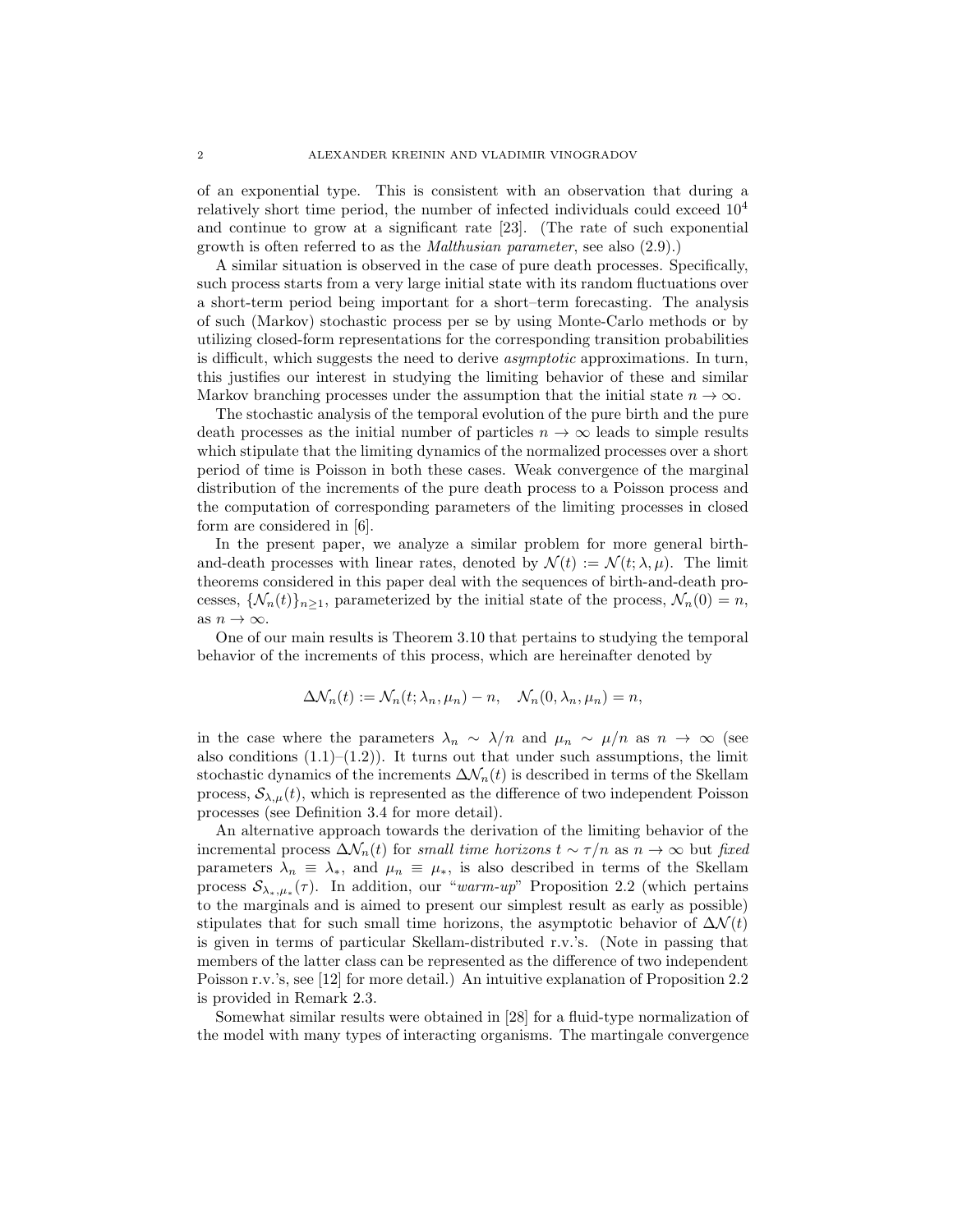techniques are used for analysis of the limit dynamics in such complex systems (see, e.g., [9] or  $[14]$ ).

The limiting dynamics of the branching processes were analyzed in [29] where convergence to a Poisson process and the Brownian motion was proved in the Skorohod space.

The structure of this paper is as follows. In Section 2, we describe the general model of the birth-and-death processes with linear rates. In Section 3, we derive a recursive relation for the generating functions, prove weak convergence of the finitedimensional distributions and also prove relative compactness of the probability measures describing the distribution of the processes. These results lead to weak convergence of the incremental processes  $\Delta \mathcal{N}_n(t)$  in the Skorohod space  $D([0, T])$ (compare to [4], [5], [9], [13] as well as [14] and [31]).

The proofs of the results in this section are given in the case where the birth and death rates are different. In the critical case, the derivation of the corresponding results is almost identical to those for the non-critical case. Hence, we will follow a customary approach to omit such proofs for the sake of brevity.

The asymptotic conditions employed in the proof of limit theorems of this paper are as follows. The time horizon is assumed to be fixed, whereas the parameters  $\lambda_n$  and  $\mu_n$  depend on n such that

$$
\lambda := \lim_{n \to \infty} n \lambda_n < \infty; \tag{1.1}
$$

$$
\mu := \lim_{n \to \infty} n\mu_n < \infty. \tag{1.2}
$$

In contrast, the above-mentioned alternative approach relies on the assumption that  $\lambda_n$  and  $\mu_n$  do not depend on n, but the time horizon is short, namely,  $t \sim \tau/n$ . The results derived for this case are similar in spirit to those pertaining to the case of a fixed time horizon  $T$ ; their derivation is often omitted.

In Section 4, we consider two important special cases, namely, the pure birth and the pure death processes, in more detail. We simplify the recursive relationship established in Section 3 for the general model and compute the correlation matrix of the incremental process  $\Delta \mathcal{N}_n(t)$  per se (i.e., before passing to the limit).

To conclude the Introduction, we summarize some relevant notation and terminology. We will follow the custom of formulating various statements of distribution theory in terms of the properties of random variables (or  $r.v.'s$ ), even when such results pertain only to their *distributions*. Hereinafter,  $\mathbb{C}^1$ ,  $\mathbb{R}^1_+$ ,  $\mathbb{Z}$ ,  $\mathbb{Z}_+$ ,  $\mathbb{Z}_-$  and  $\mathbb N$ stand for the sets of all complex, all positive reals, all integers, all non-negative, all non-positive, and all positive integers, respectively. In what follows, the signs " $\stackrel{d}{=}$ " and " $\stackrel{p}{=}$ " will denote the facts that the distributions of (univariate) r.v.'s and stochastic processes coincide, respectively. We denote the càdlàg or Skorohod space of right-continuous functions on a finite time interval  $[0, T]$  with finite left limits which is equipped with the Skorohod  $J_1$ -topology by  $D([0, T])$ . The symbols  $\stackrel{d}{\longrightarrow}$ " and  $\stackrel{d}{\Longrightarrow}$ " are understood in the sense of weak convergence of univariate distributions and in the Skorohod space, respectively. The symbol " $\stackrel{w}{\Longrightarrow}$ " denotes convergence of finite-dimensional distributions.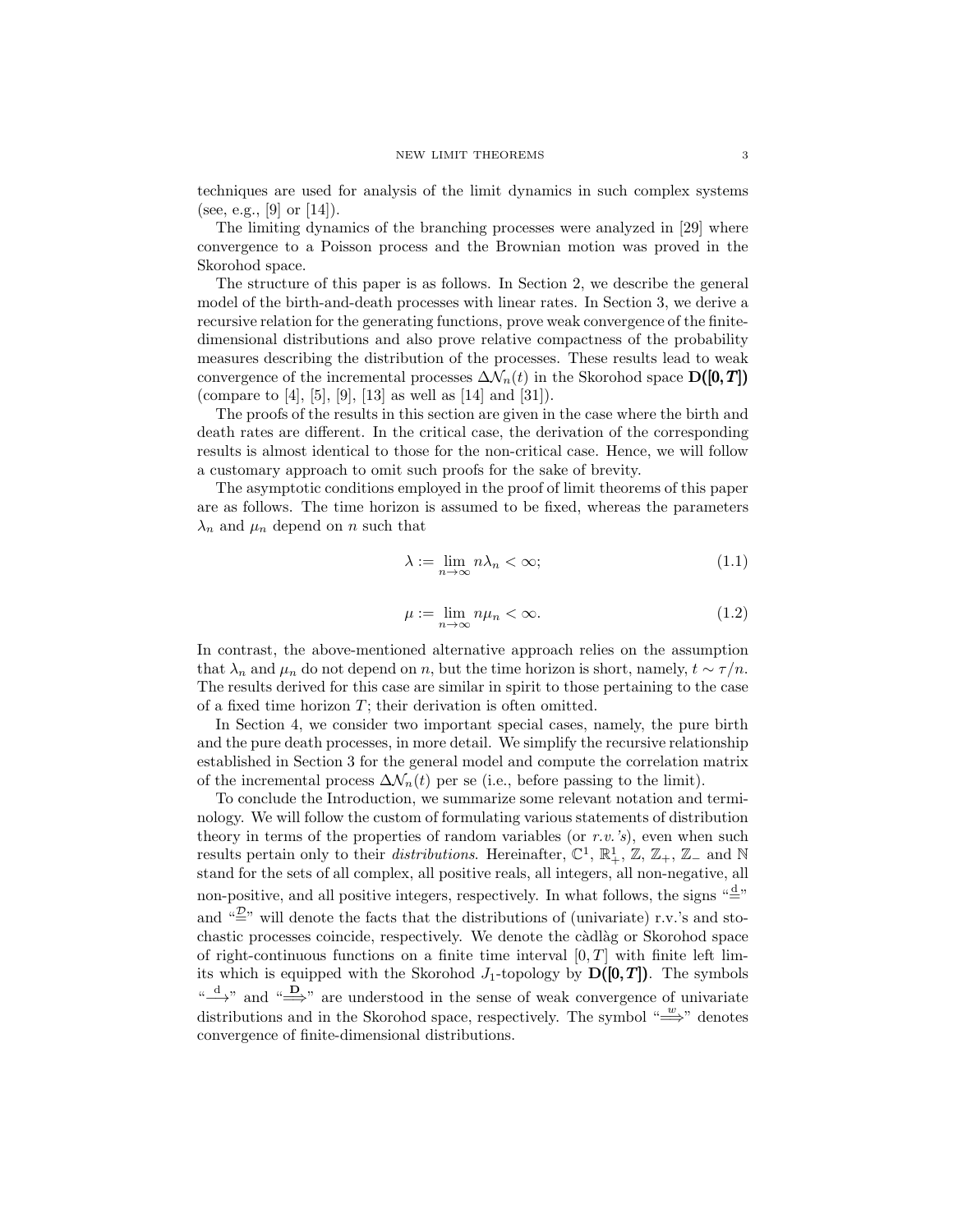#### 2. The General Model: Birth-and-death Processes With Linear Rates

Our consideration of a generic time-homogeneous birth-and-death Markov process with *linear* birth and death rates follows along the same lines as those in [1], [10], [17], [18], and [22].

Denote by  $P_k(t)$  the probability that at time t, the process is at state k by

$$
P_k(t) = \mathbb{P}\{\mathcal{N}(t) = k\}, \quad k \in \mathbb{Z}_+, \ t > 0.
$$

Hereinafter, we denote the (non-negative) birth and death parameters by  $\lambda$  and  $\mu$ , respectively, with  $\lambda + \mu > 0$ . We assume that the asymptotic behavior of the transition probabilities as the time increment  $\Delta t \to 0$  is as follows:

$$
\mathbb{P}\left(\mathcal{N}(t+\Delta t)=\mathfrak{i}\,|\,\mathcal{N}(t)=\mathfrak{j}\right)=\begin{cases} \lambda\mathfrak{j}\Delta t+o(\Delta t), & \text{if } \mathfrak{i}=\mathfrak{j}+1, \\ \mu\mathfrak{j}\Delta t+o(\Delta t), & \text{if } \mathfrak{i}=\mathfrak{j}-1, \\ 1-\mathfrak{j}(\lambda+\mu)\Delta t+o(\Delta t), & \text{if } \mathfrak{i}=\mathfrak{j}, \\ o(\Delta t), & \text{if } |\mathfrak{i}-\mathfrak{j}|>1. \end{cases} (2.1)
$$

Unless otherwise stated, we impose the condition that  $\mathcal{N}(t)$  starts from *n* particles, i.e.,  $P_n(0) = 1$ . In this case we equip the notation for the process with subindex n, writing  $\mathcal{N}_n(t)$ . A subsequent application of (2.1) yields the following system of the ordinary differential equations:

$$
\begin{cases}\n\frac{dP_k(t)}{dt} = -(\lambda + \mu)kP_k(t) + \lambda \cdot (k-1)P_{k-1}(t) \\
+ \mu \cdot (k+1)P_{k+1}(t), \quad k = 1, 2, ..., \\
\frac{dP_0(t)}{dt} = \mu P_1(t).\n\end{cases}
$$
\n(2.2)

For a fixed real time instant  $t \geq 0$  and the values of the argument z such that  $|z| \leq 1$ , consider the probability-generating function (or p.g.f.) of the non-negative integer-valued r.v.  $\mathcal{N}(t)$ :

$$
\mathcal{P}(t,z) := \sum_{k=0}^{\infty} P_k(t) \cdot z^k.
$$
\n(2.3)

It can be shown that the system of equations (2.2) implies that for  $|z| \leq 1$ ,

$$
\begin{cases}\n\frac{\partial \mathcal{P}(t,z)}{\partial t} = \frac{\partial \mathcal{P}(t,z)}{\partial z}(z-1)(\lambda z - \mu), \quad t > 0, \\
\mathcal{P}(0,z) = z^n.\n\end{cases} \tag{2.4}
$$

It is well known (see [1], [17], [18], [22]) that the system of equations  $(2.4)$  has the following unique solution:

$$
\mathcal{P}(t,z) = \begin{cases} \left(\frac{\mu(z-1)e^{(\lambda-\mu)t} - \lambda z + \mu}{\lambda(z-1)e^{(\lambda-\mu)t} - \lambda z + \mu}\right)^n, & \text{if } \lambda \neq \mu, \\ \left(\frac{1 + (1 - \lambda t)(z - 1)}{1 - \lambda t(z - 1)}\right)^n, & \text{if } \lambda = \mu. \end{cases}
$$
\n
$$
(2.5)
$$

Also, the above-described process  $\{N(t), t \geq 0\}$  with *linear* rates (which emerge in  $(2.1)$ ) admits an interpretation as a Markov branching process which undergoes a *binary* branching  $[1]$ ,  $[17]$ ,  $[18]$ .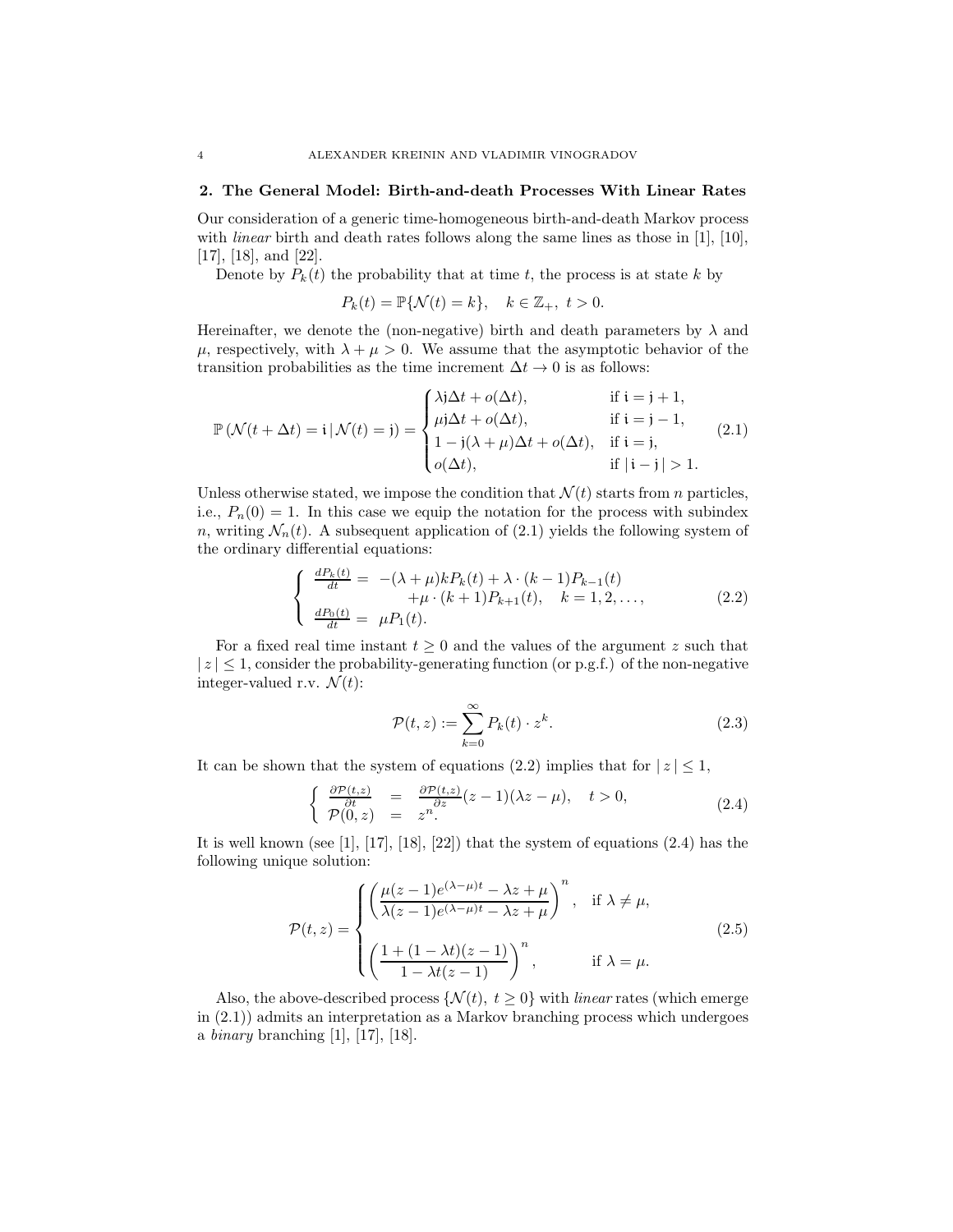It was noted in [18] that in the case where the process  $\mathcal{N}(t)$  starts from a single particle then for each real  $t > 0$ , the p.g.f.  $\mathcal{P}(t, z)$  defined by (2.3) (and given by  $(2.5)$ ) is that of a particular *zero-modified geometric* distribution considered among others in [34]–[35] (see also the references therein).

Subsequently, in the general case where the number  $n \geq 1$  of the initial particles is arbitrary but fixed, the p.g.f. (2.5) coincides with that of a certain Feller-*Arley* distribution, obtained by the *n*-fold convolution of a particular zero-modified geometric probability law (see [10], [16]).

The Feller-Arley r.v. can be decomposed into the sum of two independent r.v.'s one of which is negative binomial with the topological support  $\mathbb{Z}_+$ , and the other one is binomial with  $n$  trials.

Next, since the primary object of our study is the incremental process

$$
\Delta \mathcal{N}(t) := \mathcal{N}(t) - \mathcal{N}(0) \tag{2.6}
$$

that takes on both positive and negative integer values (where  $\mathcal{N}(0) = n$  is deterministic and non-negative integer), it might appear to be more convenient to work with the characteristic function of this process. The characteristic function of the process  $\Delta \mathcal{N}(t)$  can be obtained from its p.g.f. by the following substitution:  $z = e^{is}$  with  $s \in \mathbb{R}^1$ . However, we found it to be more convenient to work with the p.g.f. of the marginals of the stochastic process  $\Delta \mathcal{N}(t)$ , which is hereinafter denoted by

$$
\widehat{\mathcal{P}}(t,z) := \mathbb{E}[z^{\Delta \mathcal{N}(t)}] = \sum_{k=-n}^{+\infty} \mathbb{P}\{\Delta \mathcal{N}(t) = k\} \cdot z^k.
$$
 (2.7)

We stress that since the marginals of the incremental process  $\Delta \mathcal{N}(t)$  take on both positive and negative integer values, the expression which emerges on the righthand side of  $(2.7)$  involves not only non-negative, but also *negative* powers of z. Note in passing that such use of the p.g.f. for a generic probability distribution on  $\mathbb Z$  is closely related to the concept of (bilateral) Z-transform. The reader is referred to [24, Ch. 4] for more detail on this important connection and on properties of Z-transform, respectively. In this respect, we note a difference in the sets of the summation indices employed in (2.3) and (2.7).

Evidently,  $\hat{\mathcal{P}}(t, z)$  must be an analytical function on the unit circle  $|z| = 1$  with  $z\in\mathbb{C}^1$  such that

$$
\widehat{\mathcal{P}}(t,z) = \begin{cases}\n\left(\frac{\mu(z-1)e^{(\lambda-\mu)t} - \lambda z + \mu}{z \cdot (\lambda(z-1)e^{(\lambda-\mu)t} - \lambda z + \mu)}\right)^n, & \text{if } \lambda \neq \mu, \\
\left(\frac{1 + (1 - \lambda t)(z - 1)}{z(1 - \lambda t(z - 1))}\right)^n, & \text{if } \lambda = \mu,\n\end{cases}
$$
\n(2.8)

Remark 2.1. Equation (2.8) demonstrates that the birth-and-death process with linear rates possesses an important scale-invariance property. Namely, its probability distribution is invariant under the scaling transformation of the time variable and the parameters  $\lambda$  and  $\mu$ . More precisely, consider a modified process with new parameters  $\lambda' = \theta \lambda$  and  $\mu' = \theta \mu$ , where  $\theta > 0$ , at time  $t' = t/\theta$ . Then the probability distribution of the original process,  $\{P_k(t)\}_{k=0}^{\infty}$ , is identical to that of the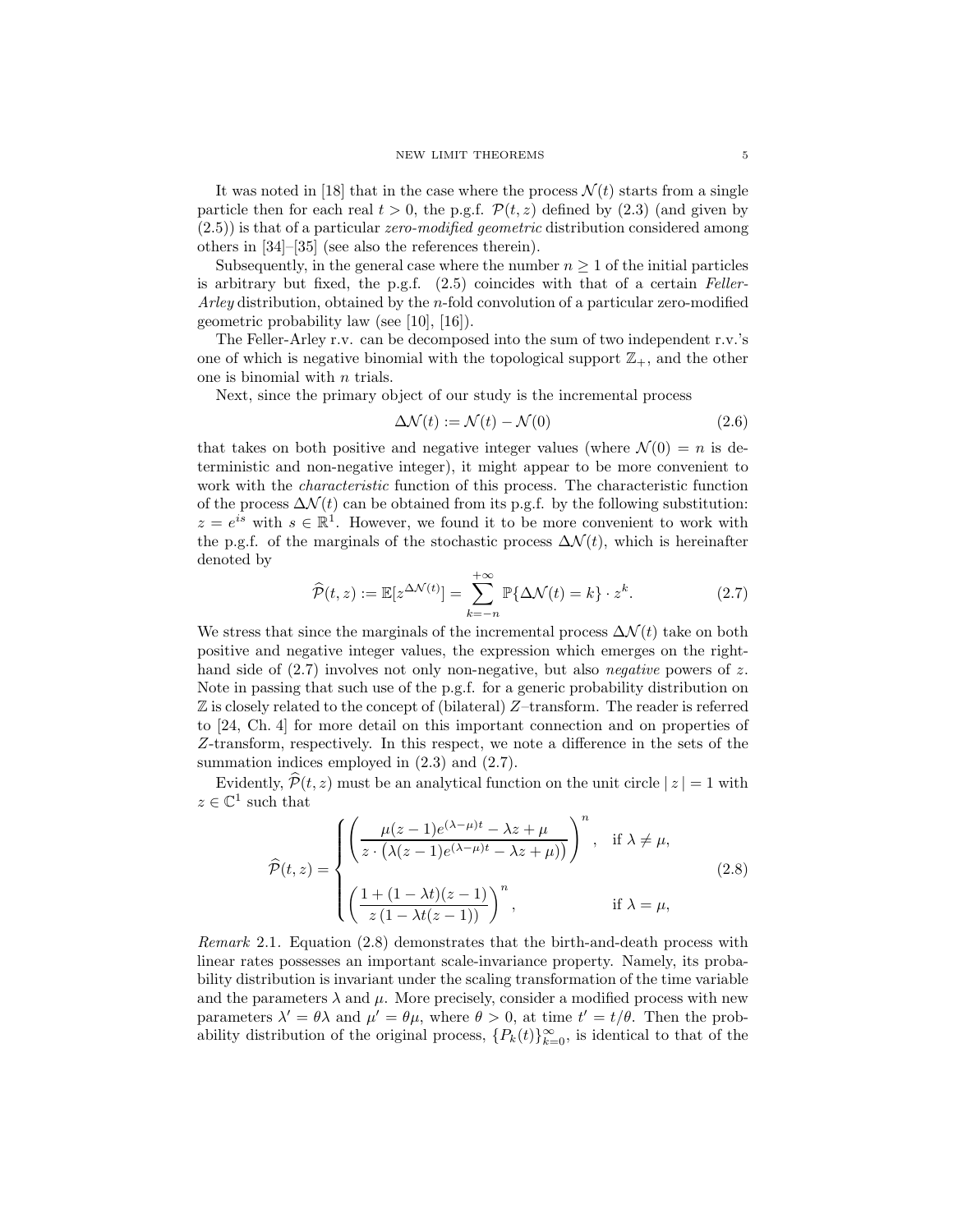scaled process, denoted by  $\{P_k^{\theta}(t)\}_{k=0}^{\infty}$ :

$$
P_k^{\theta}(t') = P_k(t) \quad \text{for all } t > 0,
$$

if  $P_k^{\theta}(0) = P_k(0)$  for all  $k \in \mathbb{Z}$ .

Relation (2.8) plays an important role in our analysis. For instance, it will allow us to find limiting distributions of the increments of the birth-and-death process.

It is known (and can in fact be also derived from representations (2.8)) that the mean of the r.v.  $\mathcal{N}(t)$  equals

$$
\mathbb{E}[\mathcal{N}(t)] = ne^{(\lambda - \mu)t},\tag{2.9}
$$

whereas the variance of  $\mathcal{N}(t)$  is as follows:

$$
\mathbf{Var}\left(\mathcal{N}(t)\right) = \begin{cases} n(\lambda + \mu)e^{(\lambda - \mu)t} \cdot \frac{e^{(\lambda - \mu)t} - 1}{\lambda - \mu}, & \text{if } \lambda \neq \mu, \\ 2n\lambda t, & \text{if } \lambda = \mu. \end{cases}
$$

Now, fix  $\tau \in \mathbb{R}^1_+$  and consider short-term changes in the size of population, which are given by the increments of the birth-and-death process  $\mathcal{N}(t)$  which starts from a large number n of initial particles. Specifically, assume that as  $n \to \infty$ ,

$$
t_n \sim \tau/n. \tag{2.10}
$$

The following assertion motivated our main result, Theorem 3.8 which pertains to establishing weak convergence in the Skorohod space.

**Proposition 2.2.** Suppose that the birth-and-death process  $\mathcal{N}(t)$  with linear rates is such that (2.1) is met, and  $\mathcal{N}(0) = n, n \to +\infty$ , and the sequence  $t_n$  satisfies (2.10). Then

$$
\mathcal{N}(t_n) - n \stackrel{\text{d}}{\rightarrow} \xi_{\lambda\tau} - \eta_{\mu\tau},\tag{2.11}
$$

where  $\xi_a$  and  $\eta_b$  are independent r.v.'s having their own Poisson distributions with parameters a and b, respectively.

It is relevant that the difference  $\xi_{\lambda\tau} - \eta_{\mu\tau}$  constitutes the corresponding *Skellam*distributed r.v. (see (3.9) below and [30]). If instead of r.v.'s  $\xi_{\lambda\tau}$  and  $\eta_{\mu\tau}$  we consider the corresponding independent Poisson processes with intensities  $\lambda$  and  $\mu$ , respectively, we obtain a stochastic process (3.8) which is the limit of the incremental processes,  $\mathcal{N}_n(t) - n$ , as  $n \to \infty$ , in the sense of weak convergence in the Skorohod space. This convergence result, proved in Theorem 3.10, significantly generalizes Proposition 2.2.

Hence, the proof of the above Proposition 2.2 is unnecessary and skipped. Instead, we will now provide an intuitive explanation of the validity of (2.11) by virtue of the distribution theory and some well-known limit theorems, which is isolated into the following

Remark 2.3. The r.v.  $\mathcal{N}(t_n) - n$  which emerges on the left-hand side of (2.11) can be decomposed into the difference of two independent negative binomial and binomial r.v.'s. Subsequently, it can be shown that the former r.v. converges to a Poisson r.v. by [15, Sec. 3.3.5], whereas the latter one is approximated by its own Poisson r.v. in view of the classical Poisson law of small numbers. In fact,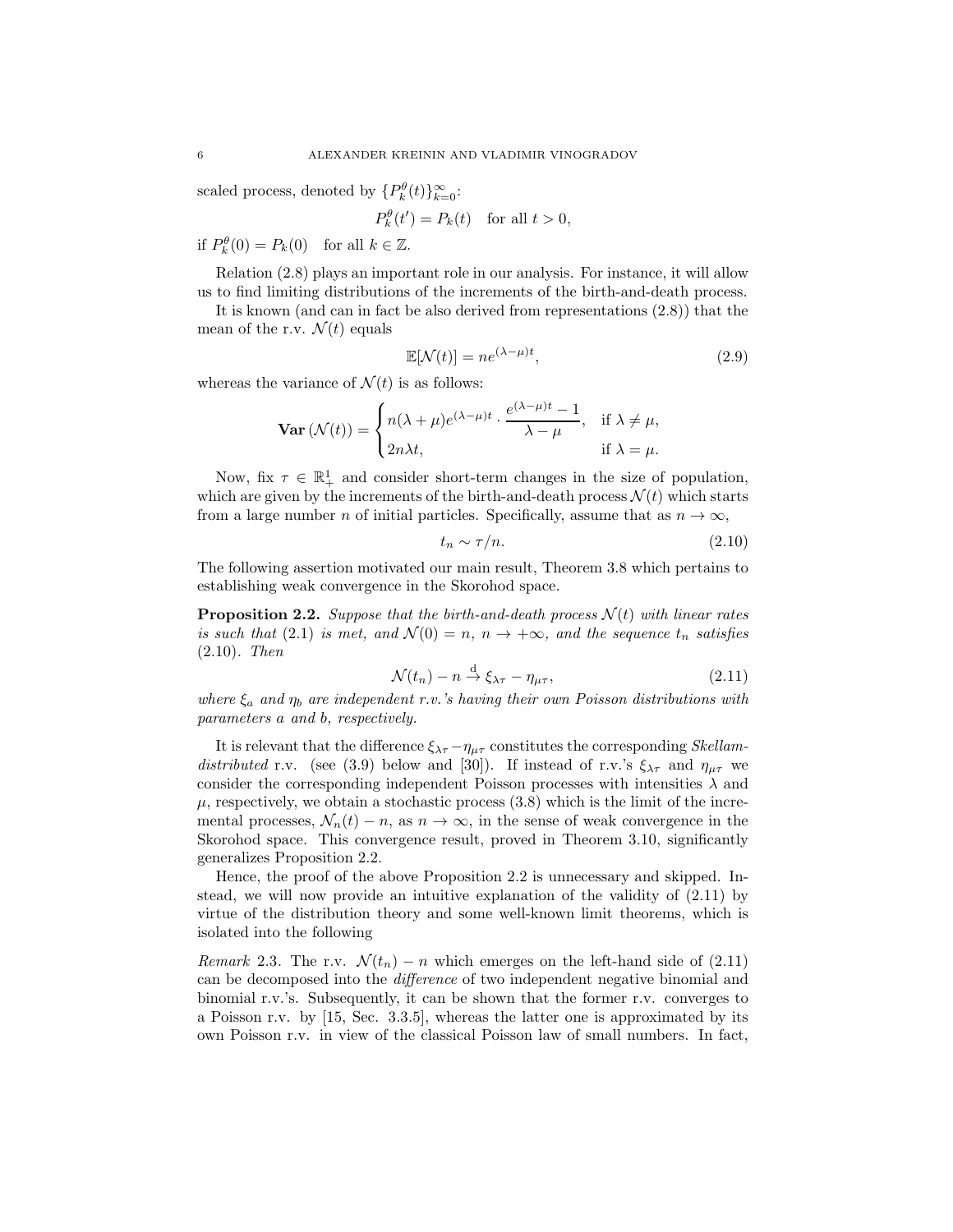these intuitive arguments can be made rigorous to derive a probabilistic proof of the weak convergence result (2.11) of Proposition 2.2.

To conclude this section, note that for the theory of branching processes it is customary to isolate the following three cases:

- 1. Supercritical dynamics:  $0 < \mu < \lambda$ .
- 2. Subcritical dynamics:  $\mu > \lambda > 0$ .
- 3. Critical dynamics:  $\mu = \lambda$ ,  $\lambda > 0$ .

Indeed, for some results of this paper including the proof of Theorem 3.8, certain technical details depend on relationships between  $\lambda$  and  $\mu$ . However, the limiting process remains invariant with respect to such relations, as we will see in Section 3.

#### 3. Weak Convergence of Birth-and-death Processes

In this section, we explore analytical properties of the function  $\hat{\mathcal{P}}(t, z)$  and prove a limit theorem for the increments of the birth and death process,  $\Delta \mathcal{N}_n(t)$ , in the Skorohod space [9], [31], as  $n = \mathcal{N}_n(0)$  and  $n \to \infty$ . We start with weak convergence of the marginal distributions motivating appearance of the Skellam process in the limit Theorem 3.8.

3.1. Convergence of marginal distributions. Recall that the p.g.f. of the process  $\mathcal{N}(t) - n$  satisfies Equation (2.8). The latter equation has the following probabilistic interpretation: the r.v.  $\mathcal{N}(t) - n$  can be represented as the following sum of  $n$  independent and identically distributed r.v.'s (each of them being interpreted as the change in size of the cluster of descendents of the corresponding initial particle which are alive at time  $t$ :

$$
\mathcal{N}(t) - n = \sum_{j=1}^{n} \xi_j(t)
$$

such that for  $z \neq 0$ , the p.g.f.  $\varphi(t, z) := \mathbb{E}[z^{\xi(t)}]$  admits the following representation:

$$
\varphi(t,z) = \begin{cases}\n\frac{\mu(z-1)e^{(\lambda-\mu)t} - \lambda z + \mu}{z \cdot (\lambda(z-1)e^{(\lambda-\mu)t} - \lambda z + \mu)}, & \text{if } \lambda \neq \mu, \\
\frac{1 + (1 - \lambda t)(z - 1)}{z(1 - \lambda t(z - 1))}, & \text{if } \lambda = \mu,\n\end{cases}
$$
\n(3.1)

In this case, for all  $t > 0$  and integer  $n \geq 1$ ,

$$
\widehat{\mathcal{P}}_n(t,z) = \varphi^n(t,z), \quad z \in \mathbb{C}^1. \tag{3.2}
$$

We will need some properties of the function  $\varphi(t, z)$  used in what follows.

**Lemma 3.1.** The function  $\varphi(t, z)$  has the following two properties:

1. The function  $\varphi(t, z)$  is analytic in the punctured unit disk

$$
\mathcal{D}_z = \{ z \in \mathbb{C}^1 : 0 < |z| \le 1 \}.
$$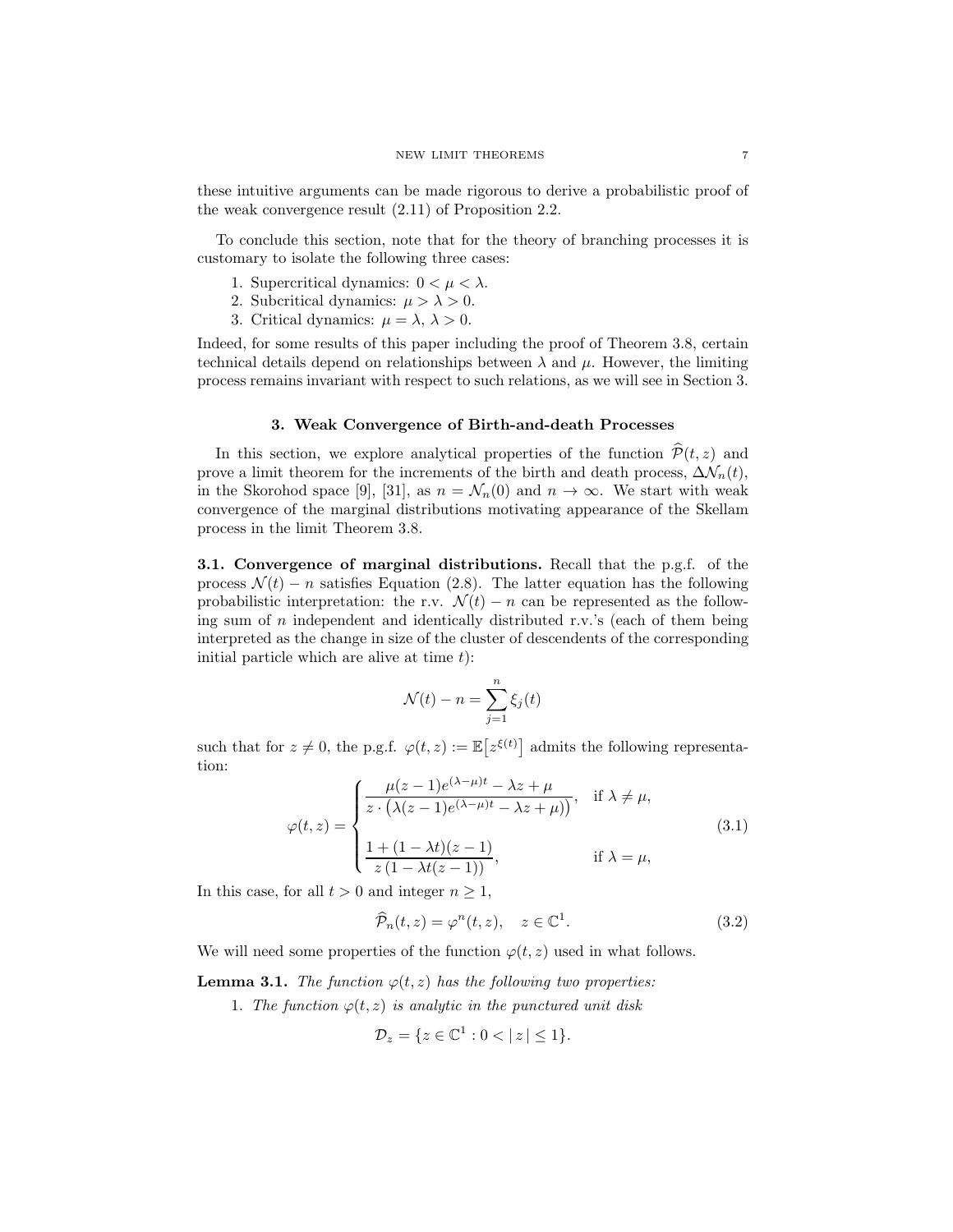2. The equation  $\varphi(t, z) = 0$  has a single real root  $z^*(t) = -1$  on the unit circle, for  $t = t_*$  where

$$
t_* = \begin{cases} \frac{1}{\lambda - \mu} \log \left( \frac{\lambda + \mu}{2\mu} \right) & \text{if } \lambda \neq \mu, \\ \frac{1}{2\lambda} & \text{if } \lambda = \mu. \end{cases}
$$
 (3.3)

*Proof.* From (3.1) we have  $\varphi(t, 1) \equiv 1$  for all  $t \geq 0$  and  $\varphi(0, z) \equiv 1$ . Consider the case  $0 < \mu < \lambda$ . The function  $\varphi(t, z)$  has two simple poles,  $z_1 = 0$  and  $z_2 = \frac{\lambda e^{(\lambda-\mu)t}-\mu}{\lambda \left(e^{(\lambda-\mu)t}-1\right)}$  $\frac{\lambda e^{(\lambda-\mu)}- \mu}{\lambda(e^{(\lambda-\mu)t}-1)}$ , but  $|z_2|>1$  and, therefore, neither  $z_1$  nor  $z_2$  belong to  $\mathcal{D}_z$ .



FIGURE 1. Root  $z^*(t)$  of the equation  $\varphi(t, z) = 0$  in the complex domain  $z \in \mathbb{C}^1$ : supercritical dynamics,  $\lambda > \mu$ 

The first statement is proved. Let us now prove the second statement. The root z ∗ , of the equation

$$
\varphi(t,z) = 0 \tag{3.4}
$$

is a real-valued function of time t:

$$
z^*(t) = \frac{\mu\left(e^{(\lambda-\mu)t} - 1\right)}{\mu e^{(\lambda-\mu)t} - \lambda}, \quad t > 0.
$$
 (3.5)

The limit  $\hat{z} = \lim_{t \to 0} z^*(t)$  is not a root of the equation (3.4), since the function  $\varphi(0, z) \equiv 1$ . As t increases from 0 to  $t_* = \frac{1}{\lambda - \mu} \log \left( \frac{\lambda + \mu}{2\mu} \right)$ ), the root  $z^*$  runs from 0 to -1 (see Figure 1). As t further increases from  $t_*$  to  $t^* = \frac{1}{\lambda - \mu} \log \left( \frac{\lambda}{\mu} \right)$  $),$  the root,  $z^*$ , runs from  $-1$  to  $\infty$ , remaining negative. Finally, as t increases from  $t^*$ to  $\infty$ , the root,  $z^*$  moves from the point  $\infty$  to 1 remaining a real positive number. Therefore, only for  $t = t_*$  the root  $z^*(t)$  belongs to the unit circle,  $\{z : |z| = 1\}.$ In this case  $z^*(t_*) = -1$ .

In the case  $\mu > \lambda > 0$ , the proof is analogous. The poles of the function  $\varphi(t, z)$ are simple,  $z_1 = 0$  and  $z_2 = \frac{\mu - \lambda e^{-(\mu - \lambda)t}}{\lambda (1 - e^{-(\mu - \lambda)t})}$  $\frac{\mu-\lambda e^{-(\mu-\lambda)t}}{\lambda(1-e^{-(\mu-\lambda)t})}$ , but  $|z_2|>1$  and, again, neither  $z_1$  nor  $z_2$  belong to  $\mathcal{D}_z$ .

The root  $z^*(t)$  of Equation (3.4) satisfies (3.5) and follows along the path which is topologically equivalent to that in the supercritical case, as time  $t$  changes from 0 to  $+\infty$ . The only difference is that in the limit as  $t \to \infty$ , we have that  $z^*(t) \to \frac{\mu}{\lambda}$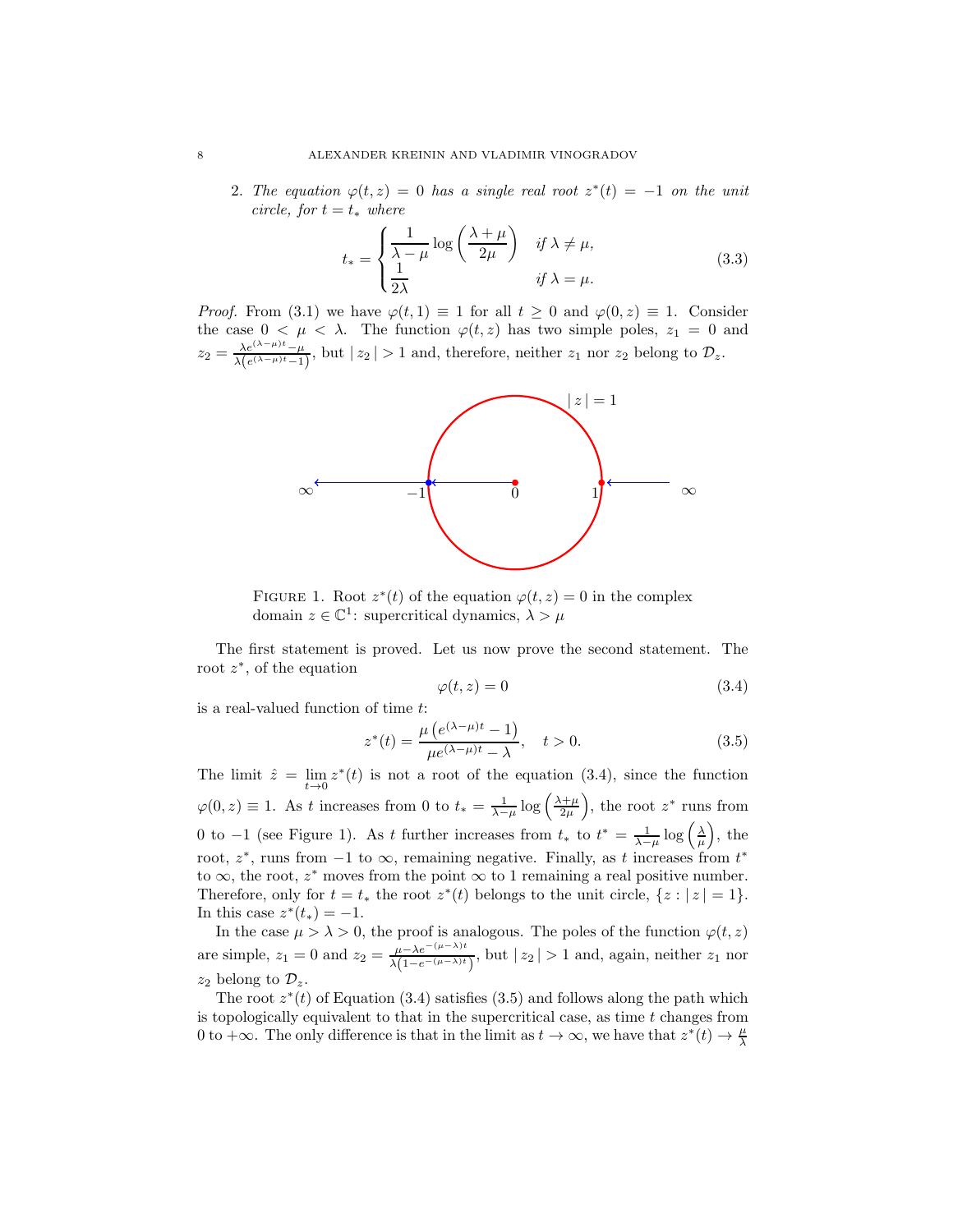(see Figure 2). The critical times,  $t_*$  and  $t^*$ , have the same values and are positive real numbers, as in the supercritical case. In the critical case,  $\mu = \lambda$ , the pole



FIGURE 2. Root  $z^*(t)$  of the equation  $\varphi(t, z) = 0$  in the complex domain  $z \in \mathbb{C}^1$ : subcritical dynamics,  $\mu > \lambda$ .

 $z_1 = 0$  and the second pole is real satisfying the inequality  $z_2 = 1 + \frac{1}{\lambda t} > 1$  for  $t > 0$ . Thus, the first statement of the lemma is proved. The root of Equation (3.4) in this case,  $z^*(t) = \frac{\lambda t}{\lambda t-1}$ , follows along the same path as in the supercritical case. The critical times are given by  $t_* = \frac{1}{2\lambda}$  and  $t^* = \frac{1}{\lambda}$ , and  $z^*(t_*) = -1$ . In the limit as  $t \to \infty$ , we get that

$$
\lim_{t \to \infty} z^*(t) = 1.
$$

Thus, the lemma is proved.

Remark 3.2. Since the function  $\varphi(t, z)$  has a pole at  $z = 0$ , the superposition  $\varphi(t_1,\varphi(t_2,z))$  will have poles at  $z=z^*(t_2)$ . Thus, the superposition operation contains an implicit mechanism of adding new singular points in the series of iterations. This feature must be taken into account in the analysis of the p.g.f of interest, as it is applied in Lemma 3.9.

Next, we obtain the limiting marginal distribution in the case where the parameters satisfy (1.1) and (1.2) and  $\mu_n \neq \lambda_n$ . It follows from Equation (2.8) that

$$
\hat{\mathcal{P}}_n(t,z) = \left(\frac{\mu_n(z-1)e^{(\lambda_n - \mu_n)t} - \lambda_n z + \mu_n}{z(\lambda_n(z-1)e^{(\lambda_n - \mu_n)t} - \lambda_n z + \mu_n)}\right)^n
$$
\n
$$
= \left(\frac{\mu(z-1)\left(1 + (\lambda - \mu)\frac{t}{n} + o(n^{-1})\right) - \lambda z + \mu}{z(\lambda(z-1)\left(1 + (\lambda - \mu)\frac{t}{n} + o(n^{-1})\right) - \lambda z + \mu}\right)^n
$$
\n
$$
= \left(\frac{(\mu - \lambda)z - \mu(\mu - \lambda)(z-1)\frac{t}{n} + o(n^{-1})}{z(\mu - \lambda - (\mu - \lambda)\lambda(z-1)\frac{t}{n} + o(n^{-1}))}\right)^n
$$
\n
$$
= \left(\frac{z(1 - \mu(1 - z^{-1})\frac{t}{n} + o(n^{-1}))}{z(1 - \lambda(z-1)\frac{t}{n} + o(n^{-1}))}\right)^n.
$$

$$
\exists
$$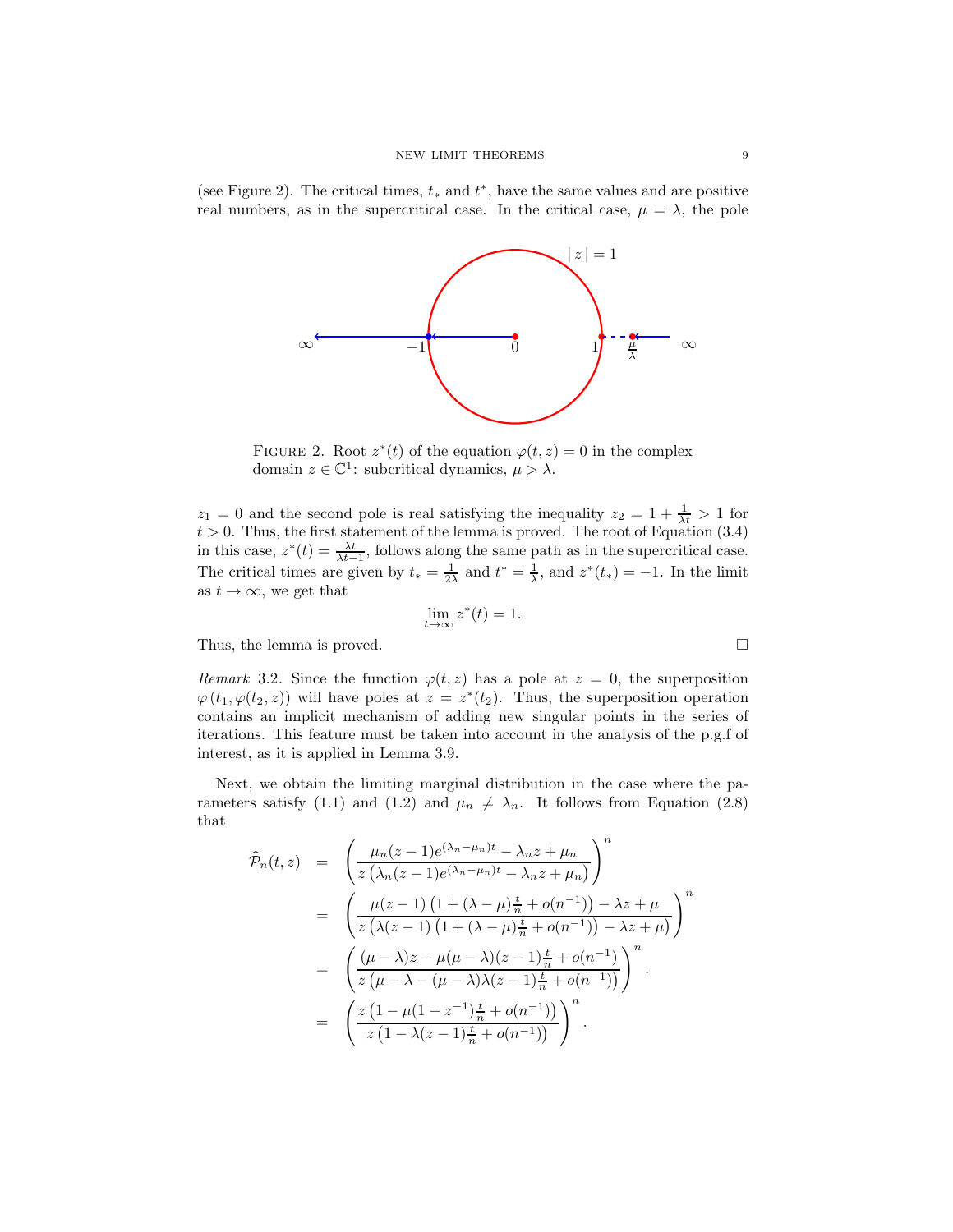Passing to the limit in the latter equation as  $n \to \infty$  we ascertain that

$$
\lim_{n \to \infty} \widehat{\mathcal{P}}_n(t, z) = \lim_{n \to \infty} \left( \frac{1 - \mu (1 - z^{-1}) \frac{t}{n} + o(n^{-1})}{1 - \lambda (z - 1) \frac{t}{n} + o(n^{-1})} \right)^n
$$
  
=  $e^{\lambda t (z - 1)} e^{\mu t (z^{-1} - 1)}$  for all  $z \neq 0$ . (3.6)

Note that if  $\hat{g}(z) = \mathbb{E}[z^{\xi}]$ , where  $\xi$  is a generic non-negative r.v., then the p.g.f. of it negative,  $-\xi$  equals  $\hat{g}(1/z)$ . Therefore, the second exponential factor in (3.6) constitutes the p.g.f. of the r.v.  $\eta \in \mathbb{Z}_-$  whose distribution is as follows:

$$
\mathbb{P}(\eta = -k) = e^{-\mu t} \frac{(\mu t)^k}{k!}, \quad k = 0, 1, 2, \dots,
$$

which is that of the negative of a Poisson r.v. with mean  $\mu$ . Thus, we conclude that for all  $t > 0$ , the limit of the r.v.  $\mathcal{N}_n(t) - n$  as  $n \to \infty$  can be represented as the difference of two independent r.v.'s having their own Poisson distributions.

Remark 3.3. In the critical case  $\lambda = \mu$ , we obtain weak convergence of the marginal distributions to that of the r.v. having a symmetric Skellam distribution. In this case, equation (3.6) simplifies as follows:

$$
\lim_{n \to \infty} \widehat{\mathcal{P}}_n(t, z) = e^{\lambda t (z + z^{-1} - 2)}, \quad z \neq 0.
$$

The proof is identical to that of (3.6).

Similar convergence results can be obtained if the parameters  $\lambda_n = \lambda_0 > 0$  and  $\mu_n = \mu_0 > 0$  are fixed but the time horizon is small such that

$$
t = \tau/n + o(n^{-1}) \quad \text{as } n \to \infty.
$$

In this case, one gets that

$$
\lim_{n \to \infty} \widehat{\mathcal{P}}_n(t, z) = e^{\lambda_0 \tau(z-1)} e^{\mu_0 \tau(z^{-1}-1)}, \quad z \neq 0. \tag{3.7}
$$

In view of (3.7), we obtain the factorization of the limit distribution for the marginals of the incremental process which is identical to (3.6), but on the new time scale. Also, the factorization given on the right-hand side of (3.7) is consistent with the difference  $\xi_{\lambda\tau} - \eta_{\mu\tau}$  which emerges on the right-hand side of formula (2.11) of Proposition 2.2.

3.2. Skellam process. Once we established weak convergence of the marginal distributions of the sequence of birth-and-death processes, it is natural to generalize this result and to prove weak convergence to a limit process. Intuitively, this process should be described as a difference of two independent Poisson processes.

**Definition 3.4.** Let  $\pi_{\lambda}(t)$  and  $\pi_{\mu}(t)$  be two independent time–homogeneous Poisson processes with constant parameters  $\lambda$  and  $\mu$  such that  $\pi_{\lambda}(0) = \pi_{\mu}(0) = 0$ . Then the process

$$
S_{\lambda,\mu}(t) := \pi_{\lambda}(t) - \pi_{\mu}(t), \quad t \ge 0,
$$
\n(3.8)

is called the time–homogeneous Skellam process indexed by parameters  $\lambda$  and  $\mu$ .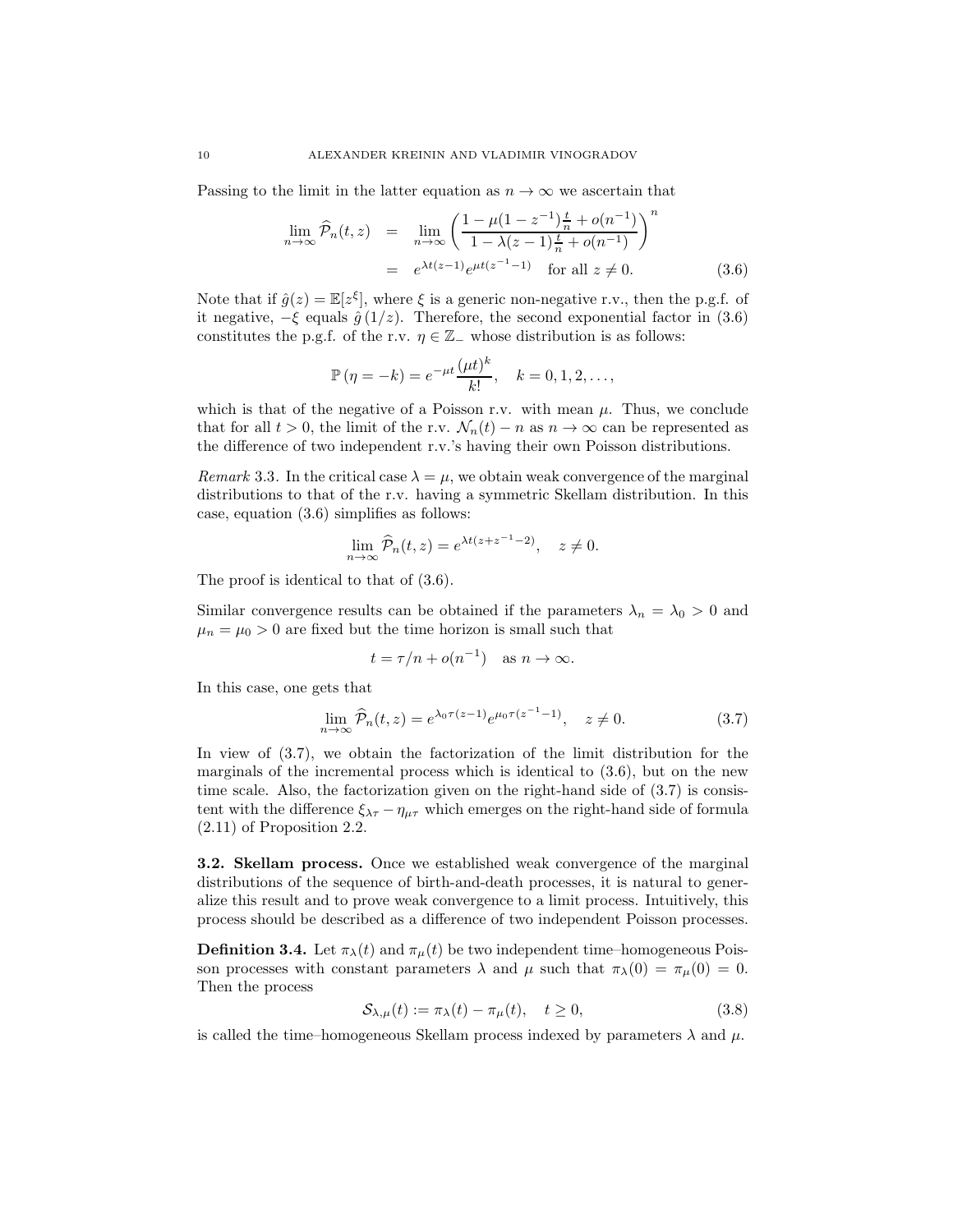It follows from [11][Chapter 2, Section 7] that for each real  $t > 0$ , the r.v.  $\mathcal{S}_{\lambda,\mu}(t)$ can take on an arbitrary integer value with a positive probability which is expressed in terms of the modified Bessel function of the first kind,

$$
I_k(x) := \sum_{n=0}^{\infty} \frac{(x/2)^{2n+k}}{n! \cdot (n+k)!}.
$$

**Proposition 3.5.** The probability mass function  $\mathbb{P}(\mathcal{S}_{\lambda,\mu}(t) = k)$  of the Skellam r.v.  $S_{\lambda,\mu}(t)$  admits the following closed-form representation:

$$
\mathbb{P}\left(\mathcal{S}_{\lambda,\mu}(t)=k\right)=e^{-(\lambda+\mu)t}\left(\frac{\lambda}{\mu}\right)^{k/2}\mathbf{I}_{\vert k\vert}\left(2\sqrt{\lambda\mu}t\right), \quad k\in\mathbb{Z}.\tag{3.9}
$$

*Proof.* Follows from [11][Chapter 2, Section 7].

The p.g.f.  $\Psi_{\mathcal{S}}(t, z) := \mathbb{E}\big[z^{\mathcal{S}_{\lambda,\mu}(t)}\big]$  of the r.v.  $\mathcal{S}_{\lambda,\mu}(t)$  acquires the following form:  $\Psi_{\mathcal{S}}(t, z) = e^{\lambda t(z-1) + \mu t(z^{-1}-1)}, \quad z \neq 0.$ 

Remark 3.6. If  $X(\cdot)$  is a Skellam process,  $X(t) = S_{\lambda,\mu}(t)$  then  $-X(t)$  also is a Skellam process such that  $-X(t) = S_{\mu,\lambda}(t)$ .

Remark 3.7. By (3.8), a generic Skellam process  $\mathcal{S}_{\lambda,\mu}(t)$  can be decomposed into the following sum of two degenerate independent Skellam processes:

$$
\mathcal{S}_{\lambda,\mu}(t) = \mathcal{S}_{\lambda,0}(t) + \mathcal{S}_{0,\mu}(t).
$$

3.3. Convergence to the Skellam process in the Skorohod space. Consider the space  $D([0, T])$  of right-continuous functions with left-hand limits defined on a finite interval  $[0, T]$  equipped with the Skorohod  $J_1$ -topology  $[3]$ ,  $[4]$ ,  $[9]$ ,  $[28]$ , [29], [31]. This space is equipped with the Borel  $\sigma$ -algebra,  $\mathcal{B}(D[0,T])$ . All the stochastic processes employed in this paper are considered as random elements of the space  $(D[0, T], \mathcal{B}(D[0, T]))$  defined on the probability space  $(\Omega, \mathfrak{B}, \mathbb{P})$ . Convergence in distribution of stochastic processes is understood with respect to the Skorohod  $J_1$ -topology (see [4], [9], [14], [31]).

It is easily seen that all the trajectories of birth-and-death processes with linear rates belong to  $D([0, T])$  since the jump size are either  $-1$  or 1 almost surely. The initial distribution of the processes  $\mathcal{N}_n(t)$  diverges as  $n \to \infty$ . At the same time, the initial state of the incremental process  $\mathcal{N}_n(t) - n$  is 0 with probability one for all  $n \in \mathbb{Z}_+$ .

Let A be a measurable set,  $A \in \mathcal{B}(D([0,T]))$ . Denote by  $\mathfrak{m}_n(A)$  the probability measure  $\mathfrak{m}_n(\mathcal{A}) = \mathbb{P}(\Delta \mathcal{N}_n \in \mathcal{A})$  induced by the process  $\Delta \mathcal{N}_n$ ,  $(n = 1, 2, \dots)$ .

**Theorem 3.8.** Suppose that the sequence of birth-and-death processes,  $\mathcal{N}_n(t)$  satisfies (1.1) and (1.2), and  $\mathcal{N}_n(0) = n$ . Then the sequence of the incremental processes  $\mathcal{N}_n(t)$  – n converges weakly in the Skorohod space  $\mathbf{D}([0,T])$  as  $n \to \infty$ to the Skellam process:

$$
\mathcal{N}_n(t) - n \stackrel{\mathbf{D}}{\Longrightarrow} \mathcal{S}_{\lambda,\mu}(t).
$$

Since convergence of the initial distributions is trivially fulfilled, the remainder of proof of weak convergence of the processes in the Skorohod space should be split into the following two steps: the proof of convergence of the finite-dimensional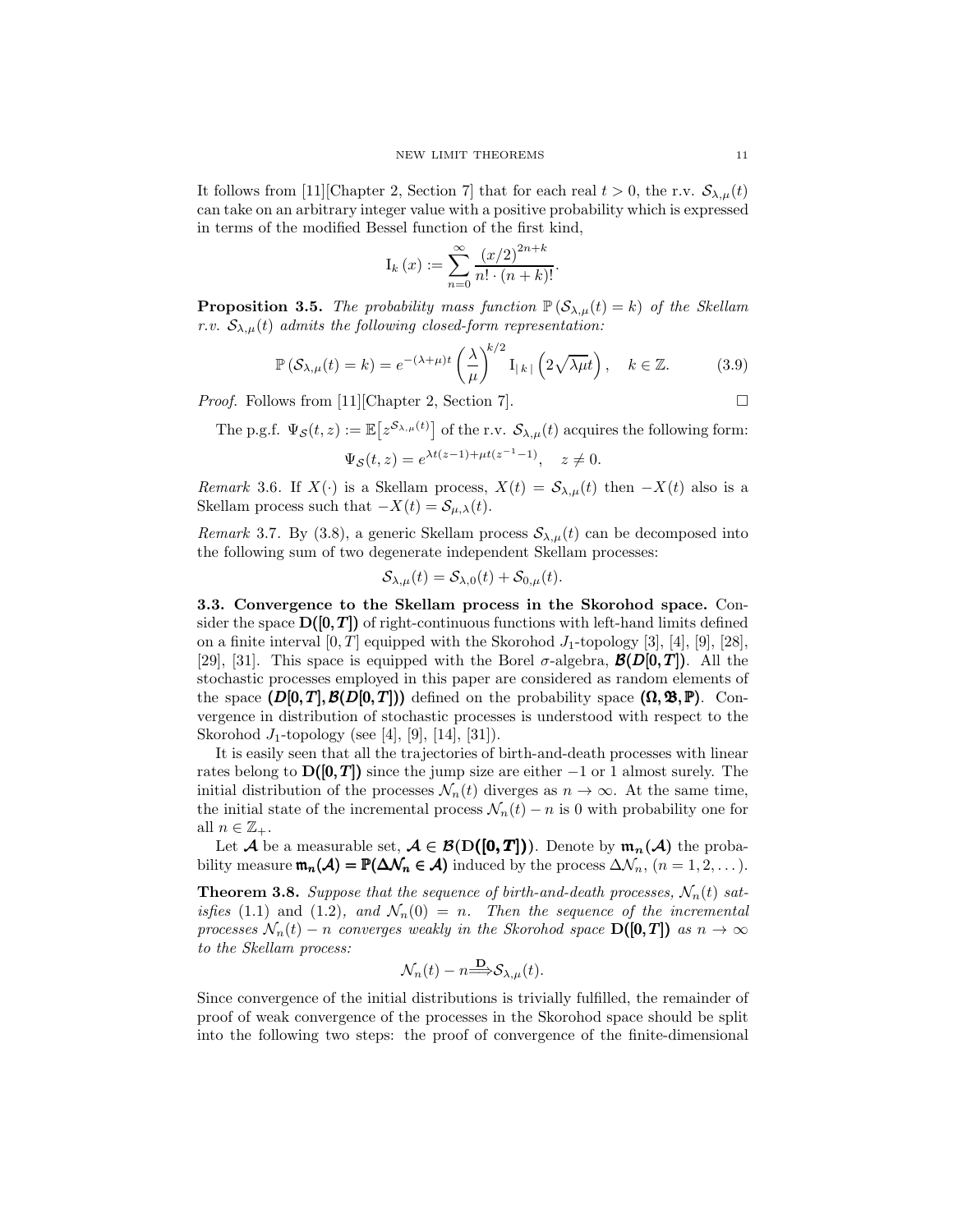distributions (see Theorem 3.10), and the proof of tightness of the family of probability measures  $\{\mathfrak{m}_n(\cdot)\}_{n\geq 1}$  (see Theorem 3.11).

Convergence of the finite-dimensional distributions. We shall start with the proof of convergence of the finite-dimensional distributions. To this end, we will need to establish a recursive relation for the p.g.f. of the incremental process  $\Delta \mathcal{N}(t)$ . The key role in the derivation of this result (given as Lemma 3.9) is played by the structure of the expression for the generating function  $\hat{\mathcal{P}}(t, s)$ .

For the sake of brevity and notational convenience we define for a complex or real vector  $\vec{x} = (x_1, x_2, \dots, x_{m-1}, x_m) \in \mathbb{C}^m$  its k-dimensional projection,

$$
(\vec{x})_{(k)} := (x_1, x_2, \dots, x_k) \in \mathbb{C}^k, \quad 1 \le k < m.
$$

Consider a finite partition,  ${T_k}_{k=1}^m$ , of the time interval  $[0, T_m]$ ,

$$
T_k = T_{k-1} + \Delta t_k, \quad k = 1, 2, \dots, m; \quad T_0 = 0,
$$

where  $\Delta t_k > 0$ . Let  $\vec{\Delta t}$  be the vector  $(\Delta t_1, \Delta t_2, \ldots, \Delta t_{m-1}, \Delta t_m)$ . Then  $(\vec{\Delta t})_{(m-1)}$ denotes the vector  $(\Delta t_1, \Delta t_2, \ldots, \Delta t_{m-1})$  of the first  $(m-1)$  coordinates of  $\Delta t$ .

In the following lemma, we consider the case of the birth-and-death process  $\mathcal{N}(t)$  which starts from  $\ell$  particles. The recursion for the p.g.f. will be derived with respect to parameter m,  $(m = \dim \Delta t)$ .

**Lemma 3.9.** Consider a birth-and-death process  $\mathcal{N}(t)$ ,  $\mathcal{N}(0) = \ell$  with linear birth and death rates. Denote by  $\widehat{\mathcal{P}}_{\ell}^{(m)}(\Delta \vec{t}, \vec{z})$  the joint p.g.f. such that

$$
\widehat{\mathcal{P}}_{\ell}^{(m)}(\Delta \vec{t}, \vec{z}) := \mathbb{E} \Biggl[ \prod_{j=1}^{m} z_j^{\Delta \mathcal{N}_j} \Biggr],
$$

where  $\Delta \mathcal{N}_j = \mathcal{N}(T_j) - \mathcal{N}(T_{j-1})$ , and  $\vec{z} = (z_1, z_2, \dots, z_m) \in \mathbb{C}^m$ . Then

$$
\widehat{\mathcal{P}}_{\ell}^{(m)}(\Delta \vec{t}; \vec{z}) = \varphi^{\ell}(\Delta t_m, z_m) \cdot \widehat{\mathcal{P}}_{\ell}^{(m-1)}((\Delta \vec{t})_{(m-1)}; \varphi(\Delta t_m, z_m) \cdot (\vec{z})_{(m-1)}), \quad (3.10)
$$

where the function  $\varphi(t, z)$  is defined by (3.1). The function  $\widehat{\mathcal{P}}_{\ell}^{(m)}(\Delta \vec{t}; \vec{z})$  is analytic in the domain  $C_m = \{ \vec{z} \in \mathbb{C}^m : 0 < |z_j| \leq 1, j = 1, 2, \ldots, m \}.$ 

*Proof.* Let  $k_j$ ,  $(j = 1, 2, ..., m)$  be integers and  $K_j = \ell + \sum_{j=1}^{j}$  $\sum_{i=1} k_i$ . The process  $\mathcal{N}(t)$ is Markov. The probability

$$
\mathbb{P}\left(\bigcap_{j=1}^{m} \{\Delta \mathcal{N}_j = k_j\}\right) = \mathbb{P}\left(\bigcap_{j=1}^{m} \{\mathcal{N}(T_j) = \ell + K_j\}\right)
$$

can be written as

$$
\mathbb{P}\left(\bigcap_{j=1}^{m} \{\Delta \mathcal{N}_{j} = k_{j}\}\right) = \mathbb{P}\left(\Delta \mathcal{N}_{1} = k_{1}\right) \cdot \mathbb{P}\left(\Delta \mathcal{N}_{2} = k_{2} \,|\, \mathcal{N}_{1} = \ell + k_{1}\right) \cdot \ldots
$$

$$
\times \mathbb{P}\left(\Delta \mathcal{N}_{m} = k_{m} \,|\, \mathcal{N}_{m-1} = \ell + K_{m-1}\right).
$$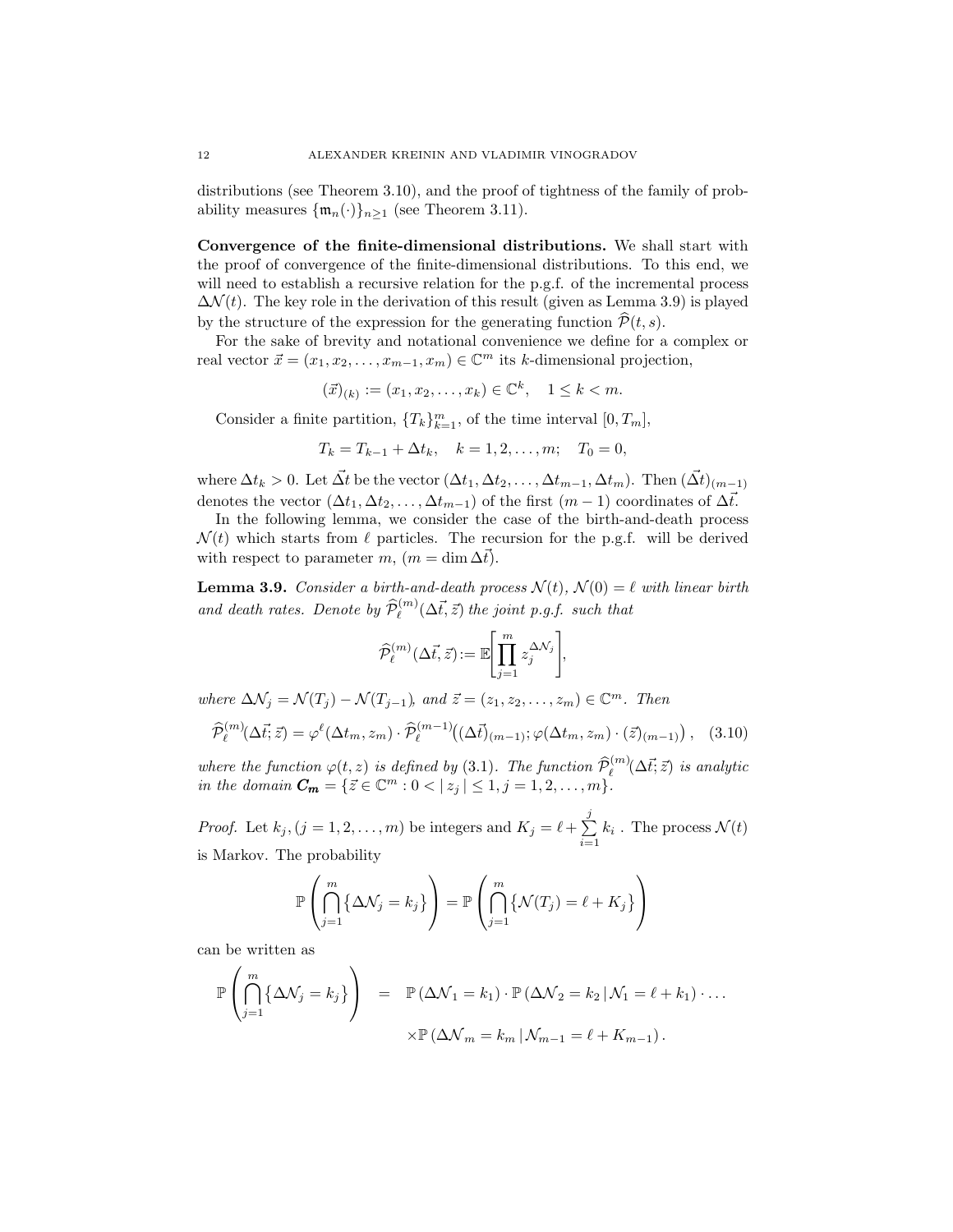The p.g.f.

$$
\widehat{\mathcal{P}}_{\ell}^{(m)}(\Delta \vec{t}; \vec{z}) = \sum_{k_1} \mathbb{P} \left( \Delta \mathcal{N}_1 = k_1 \right) z_1^{k_1} \sum_{k_2} \mathbb{P} \left( \Delta \mathcal{N}_2 = k_2 \, | \, \mathcal{N}_1 = \ell + k_1 \right) z_2^{k_2} \cdot \dots
$$
\n
$$
\times \sum_{k_m} \mathbb{P} \left( \Delta \mathcal{N}_m = k_m \, | \, \mathcal{N}_{m-1} = \ell + K_{m-1} \right) z_m^{k_m}.
$$

The latter sum

$$
\sum_{k_m} \mathbb{P}\left(\Delta \mathcal{N}_m = k_m \,|\, \mathcal{N}_{m-1} = \ell + K_{m-1}\right) z_m^{k_m} = \varphi^{\ell + K_{m-1}}(\Delta t_m, z_m).
$$

Then we obtain that

$$
\widehat{\mathcal{P}}_{\ell}^{(m)}(\Delta \vec{t}; \vec{z}) = \varphi^{\ell}(\Delta t_m, z_m) \cdot \sum_{k_1} \mathbb{P}(\Delta \mathcal{N}_1 = k_1) z_1^{k_1} \varphi^{k_1}(\Delta t_m, s_m)
$$
  
\n
$$
\times \sum_{k_2} \mathbb{P}(\Delta \mathcal{N}_2 = k_2 | \mathcal{N}_1 = n + k_1) z_2^{k_2} \varphi^{k_2}(\Delta t_m, z_m) \cdot \dots
$$
  
\n
$$
\times \sum_{k_{m-1}} \mathbb{P}(\Delta \mathcal{N}_{m-1} = k_{m-1} | \mathcal{N}_{m-2} = n + K_{m-2}) (z_{m-1} \varphi(\Delta t_m, z_m))^{k_{m-1}}
$$

The latter relation is equivalent to (3.10).

Next, let us show that the recursive relationship (3.10) does not create new singularities as a result of substitution of the function  $z_k\varphi(\Delta t_m, z_m)$  for  $z_k$ ,  $(k =$  $1, 2, \ldots, m-1$ ). Indeed, by inspection of the function  $\varphi$  we find that the function  $\varphi^{\ell}(\Delta t_m, z_m) \cdot \varphi^{\ell}(\Delta t_k, z_k \cdot \varphi(\Delta t_m, z_m))$  has a pole only at  $z_k = 0$  because the other zeros of the function  $\varphi(\Delta t_m, z_m)$  disappear after cancellation of the factor  $\varphi^{\ell}(\Delta t_m, z_m)$ . Thus, the p.g.f.  $\widehat{\mathcal{P}}_{\ell}^{(m)}(\Delta \vec{t}; \vec{z})$  is analytic in the domain  $C_m$ .

**Theorem 3.10.** Let  $\mathcal{N}_n(t)$  be a birth-and-death process such that  $\mathcal{N}_n(0) = n$ , and the birth and death parameters are equal to  $\lambda_n$  and  $\mu_n$ , respectively. Assume that conditions (1.1) and (1.2) are fulfilled, and consider a finite partition

$$
0 = t_0 < t_1 < \dots < t_{m-1} < t_m = T, \quad T > 0,\tag{3.11}
$$

of the finite time interval  $[0, T]$ .

Then there exists the limit as  $n \to \infty$  of the joint p.g.f.  $\widehat{P}_n^{(m)}(\Delta \vec{t}; \vec{z})$  of the increments of the processes  $\mathcal{N}_n(t) - n$  which coincides with that of the Skellam process  $S_{\lambda,\mu}(t)$  whose specific values of parameters  $\lambda$  and  $\mu$  satisfy conditions (1.1) and (1.2). Namely,

$$
\lim_{n \to \infty} \widehat{\mathcal{P}}_n^{(m)}(\Delta \vec{t}; \vec{z}) = \prod_{j=1}^m e^{\lambda \Delta t_j (z_j - 1)} \cdot \prod_{j=1}^m e^{\mu \Delta t_j (z_j^{-1} - 1)}.
$$
 (3.12)

*Proof.* We shall prove Theorem 3.10 by induction in  $m$  in the non-critical case for which  $\lambda_n \neq \mu_n$ . (The proof for the critical case is almost identical to that discussed below and hence is skipped.)

.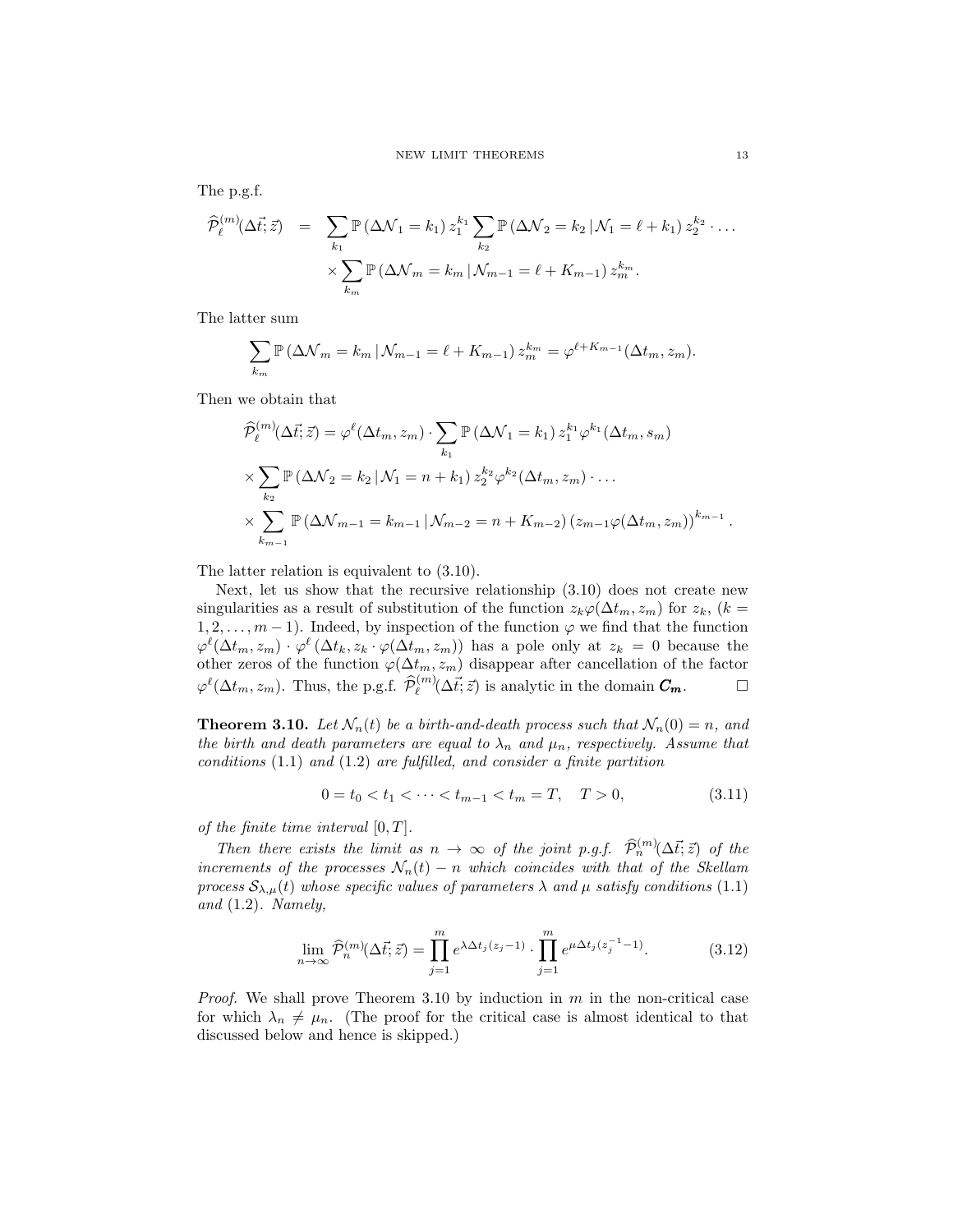The induction base. For  $m = 1$  the validity of  $(3.12)$  easily follows from  $(3.6)$ . The induction hypothesis. Suppose that convergence in  $(3.12)$  holds for  $m = k$ :

$$
\lim_{n\to\infty}\widehat{\mathcal{P}}_n^{(k)}(\Delta \vec{t};\vec{z}) = \prod_{j=1}^k e^{\lambda \Delta t_j(z_j-1)} \cdot \prod_{j=1}^k e^{\mu \Delta t_j(z_j^{-1}-1)}.
$$

The induction step. Let us prove the validity of  $(3.12)$  for  $m = k + 1$ . To this end, observe that Lemma 3.9 stipulates that

$$
\lim_{n \to \infty} \widehat{\mathcal{P}}_n^{(k+1)}(\Delta \vec{t}; \vec{z}) = \lim_{n \to \infty} \varphi^n(\Delta t_{k+1}, z_{k+1}) \times \lim_{n \to \infty} \widehat{\mathcal{P}}_n^{(k)}((\Delta \vec{t})_{(k)}; \varphi(\Delta t_{k+1}, z_{k+1}) \cdot (\vec{z})_{(k)}).
$$

The first limit which emerges on the right-hand side of the above equation is as follows:

$$
\lim_{n \to \infty} \varphi^{n}(\Delta t_{k+1}, z_{k+1}) = e^{\lambda \Delta t_{k+1}(z_{k+1}-1) + \mu \Delta t_{k+1}(z_{k+1}^{-1}-1)}.
$$

Also, in view of  $(1.1)$  and  $(1.2)$ , we get that

$$
\lim_{n \to \infty} \varphi(\Delta t_{k+1}, z_{k+1}) = 1.
$$

Therefore,

$$
\lim_{n\to\infty}\widehat{\mathcal{P}}_n^{(k)}\big((\Delta t)_{(k)};\varphi(\Delta t_{k+1},z_{k+1})\cdot(\vec{z})_{(k)}\big)=\prod_{j=1}^k e^{\lambda \Delta t_j(z_j-1)}\cdot\prod_{j=1}^k e^{\mu \Delta t_j(z_j^{-1}-1)}.
$$

Finally, we obtain that

$$
\lim_{n\to\infty}\widehat{\mathcal{P}}_n^{(k+1)}(\Delta \vec{t};\vec{z}) = \prod_{j=1}^{k+1} e^{\lambda \Delta t_j(z_j-1)} \cdot \prod_{j=1}^{k+1} e^{\mu \Delta t_j(z_j^{-1}-1)},
$$

which completes the proof of the induction step.

Tightness of the family of the probability measures. Our next step is to prove tightness of the family of probability measures  ${\{\mathfrak{m}_n(\cdot)\}}_{n>1}$ , which is stipulated by the following assertion.

**Theorem 3.11.** Suppose that parameters  $\lambda_n$  and  $\mu_n$  satisfy conditions (1.1) and (1.2). Then the family  $\{\mathfrak{m}_n(\cdot)\}_{n\geq 1}$  of the probability measures is tight.

Proof. The idea of the proof is as follows. We will construct a sequence of pure death processes,  $\mathcal{N}_n^D(t)$  and a sequence of pure birth processes,  $\mathcal{N}_n^B(t)$ , such that the birth-and-death process,  $\mathcal{N}_n(t)$  is bounded from below by  $\mathcal{N}_n^D(t)$  and also bounded from above by  $\mathcal{N}_n^B(t)$ . After that we prove that the family of probability measures,  $\mathfrak{m}_n^D$  and  $\mathfrak{m}_n^B$ , induced by the processes  $\mathcal{N}_n^D(t) - n$  and  $\mathcal{N}_n^B(t) - n$ respectively, are tight if  $\lambda_n$  and  $\mu_n$  satisfy conditions (1.1) and (1.2).

Let  $\mathcal{N}_n^D(t)$  be the pure death process, such that  $\mathcal{N}_n^D(0) = n$  and death rate,  $\mu_{n}^* = \lambda_n + \mu_n$ . Let us also introduce the pure birth process,  $\mathcal{N}_n^B(t)$ , such that  $\mathcal{N}_n^B(0) = n$  and birth rate,  $\lambda_n^* = \mu_n^*$ . Clearly,

$$
\lim_{n \to \infty} n \cdot \mu_n^* = \lim_{n \to \infty} n \cdot \lambda_n^* = \lambda + \mu.
$$

Using the coupling argument, we obtain the following result:

$$
\Box
$$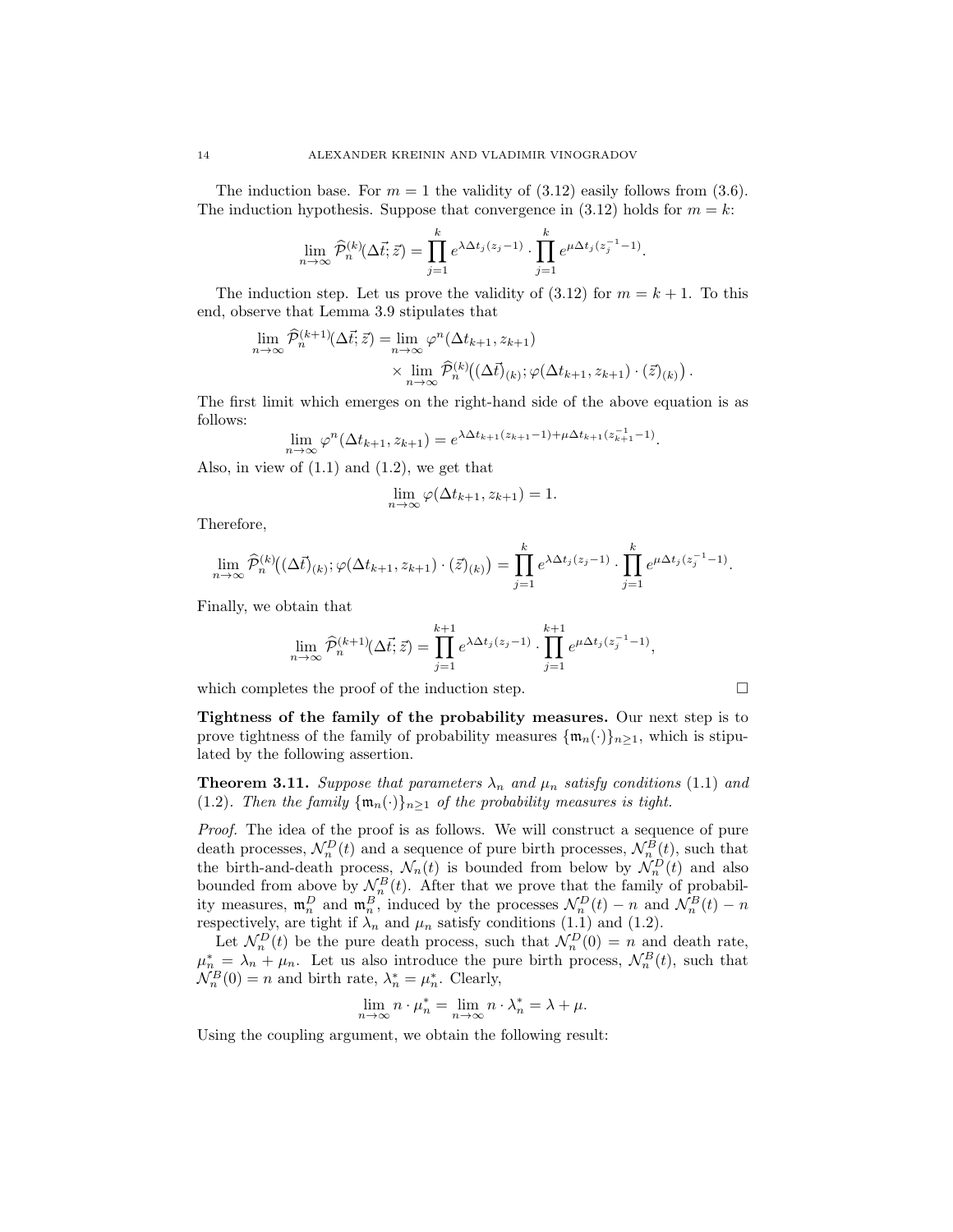**Lemma 3.12.** The processes  $\mathcal{N}_n^D(t)$ ,  $\mathcal{N}_n^B(t)$  and  $\mathcal{N}_n(t)$  can be defined on the same probability space such that for almost all  $\omega$  and all  $t \in [0, T]$ ,

$$
\mathcal{N}_n^D(t) \le \mathcal{N}_n(t) \le \mathcal{N}_n^B(t), \quad n = 1, 2, \dots
$$
\n(3.13)

*Proof.* At time  $t = 0$ , all the three processes have a common starting point:

$$
\mathcal{N}_n^D(t) = \mathcal{N}_n(t) = \mathcal{N}_n^B(t) = n
$$

and, obviously,

$$
\mathcal{N}_n^D(t) - n = \mathcal{N}_n(t) - n = \mathcal{N}_n^B(t) - n = 0.
$$

Next, denote the jump epochs of the process  $\mathcal{N}_n(t)$  by  $\mathfrak{t}_k^{(n)}$  $\binom{n}{k}$ ,  $(k = 1, 2, ...)$ . If at time  $\mathfrak{t}_k^{(n)}$ k

$$
\mathcal{N}_n^D(\mathfrak{t}_k^{(n)}) < \mathcal{N}_n(\mathfrak{t}_k^{(n)}) < \mathcal{N}_n^B(\mathfrak{t}_k^{(n)}),
$$

the next jump epochs of the processes  $\mathcal{N}_n^D$  and  $\mathcal{N}_n^B$  are determined independently of  $\mathcal{N}_n$  until either  $\mathcal{N}_n(\mathfrak{t}_{k+1}^{(n)})$  $\lambda_{k+j}^{(n)})=\mathcal{N}_n^D(\mathfrak{t}_{k+j}^{(n)})$  $\binom{n}{k+j}$  or  $\mathcal{N}_n(\mathfrak{t}_{k+j}^{(n)})$  $\lambda_{k+j}^{(n)})=\mathcal{N}_n^B(\mathfrak{t}_{k+j}^{(n)})$  $\binom{n}{k+j}$ , where  $\mathfrak{t}_{k+j}^{(n)} \leq T$ ,  $j \geq 1$ . If such j does not exist, inequality (3.13) is satisfied for all  $t \in [0, T]$ .

If  $\mathcal{N}_n(\mathfrak{t}_k^{(n)}$  $\binom{n}{k}$  =  $\mathcal{N}_n^B(\mathfrak{t}_k^{(n)})$  $\mathcal{N}_k^{(n)}$ ) then we define  $\mathcal{N}_n^B(\mathfrak{t}_{k+1}^{(n)}) := \mathcal{N}_n^B(\mathfrak{t}_k^{(n)})$  $\binom{n}{k}$  + 1 and  $\mathfrak{t}_{k+}^{(n)}$ becomes the jump epoch of the process  $\mathcal{N}_n^B$ . The jump epochs of the process  $\mathcal{N}_n^D$ are defined independently of the process  $\mathcal{N}_n$  in the interval  $[\mathfrak{t}_k^{(n)}]$  $\mathfrak{t}_{k}^{(n)},\mathfrak{t}_{k+1}^{(n)}$ . Evidently, inequality (3.13) is satisfied if  $t \in [\mathfrak{t}_k^{(n)}]$  $\mathfrak{t}_k^{(n)},\mathfrak{t}_{k+1}^{(n)}].$ 

Analogously, if  $\mathcal{N}_n(\mathfrak{t}_k^{(n)})$  $\binom{n}{k}$  =  $\mathcal{N}_n^D(\mathfrak{t}_k^{(n)})$  $\binom{n}{k}$ ) then we define  $\mathcal{N}_n^D(\mathfrak{t}_{k+1}^{(n)}):=\mathcal{N}_n^D(\mathfrak{t}_{k}^{(n)})$  $\binom{n}{k} - 1,$ and  $\mathfrak{t}_{k+1}^{(n)}$  becomes the jump epoch of the process  $\mathcal{N}_n^D$ . In this case, the jump epochs of the process  $\mathcal{N}_n^B$  are defined independently of the process  $\mathcal{N}_n$  and again, inequality (3.13) is satisfied if  $t \in [\mathfrak{t}_k^{(n)}]$  $\mathfrak{t}_k^{(n)},\mathfrak{t}_{k+1}^{(n)}].$ 

It is not difficult to demonstrate that the sequence  $\mathfrak{t}_k^{(n)}$ k  $\longrightarrow \infty$ , as  $k \to \infty$ , almost surely for all n and, therefore,  $\mathbb{P}\left(\sup_k \mathfrak{t}_k^{(n)} > T\right) = 1$ ,  $n \in \mathbb{N}$ . Thus, the processes  $\mathcal{N}_n^D$ ,  $\mathcal{N}_n$  and  $\mathcal{N}_n^B$  satisfy inequality (3.13) for all  $t \in [0, T]$  by construction.  $\Box$ 

Now, consider the sequence of the incremental processes  $\mathcal{N}_n^B(t) - n$ . Let us prove that the family of the corresponding probability measures is tight. To this end, it suffices to show that for any  $\varepsilon > 0$  there exists  $L \geq 1$  such that for each  $n \geq 1$ ,

$$
\mathbb{P}\left(\mathcal{N}_n^B(t) - n > L\right) < \varepsilon, \quad t \in [0, T].\tag{3.14}
$$

Next, it is known that a pure birth process with linear rates can be represented as a time-changed Poisson process (with a random time change). The following lemma characterizes such random time change that helps to overcome the abovedescribed technical obstacle (which is due to the fact that the rates of our pure birth process are linear).

**Lemma 3.13** (Compare to [27], [36]). Suppose that  $X(t)$  is a pure birth process with birth rate  $\lambda$ , and  $\mathbb{P}(X(0) = n_0) = 1$  for some integer  $n_0 \in \mathbb{N}$ . Then there exists a gamma-distributed r.v.  $\gamma$ , with the probability density function

$$
f_{\gamma}(x) = e^{-x} \frac{x^{n_0 - 1}}{(n_0 - 1)!}, \quad x \ge 0,
$$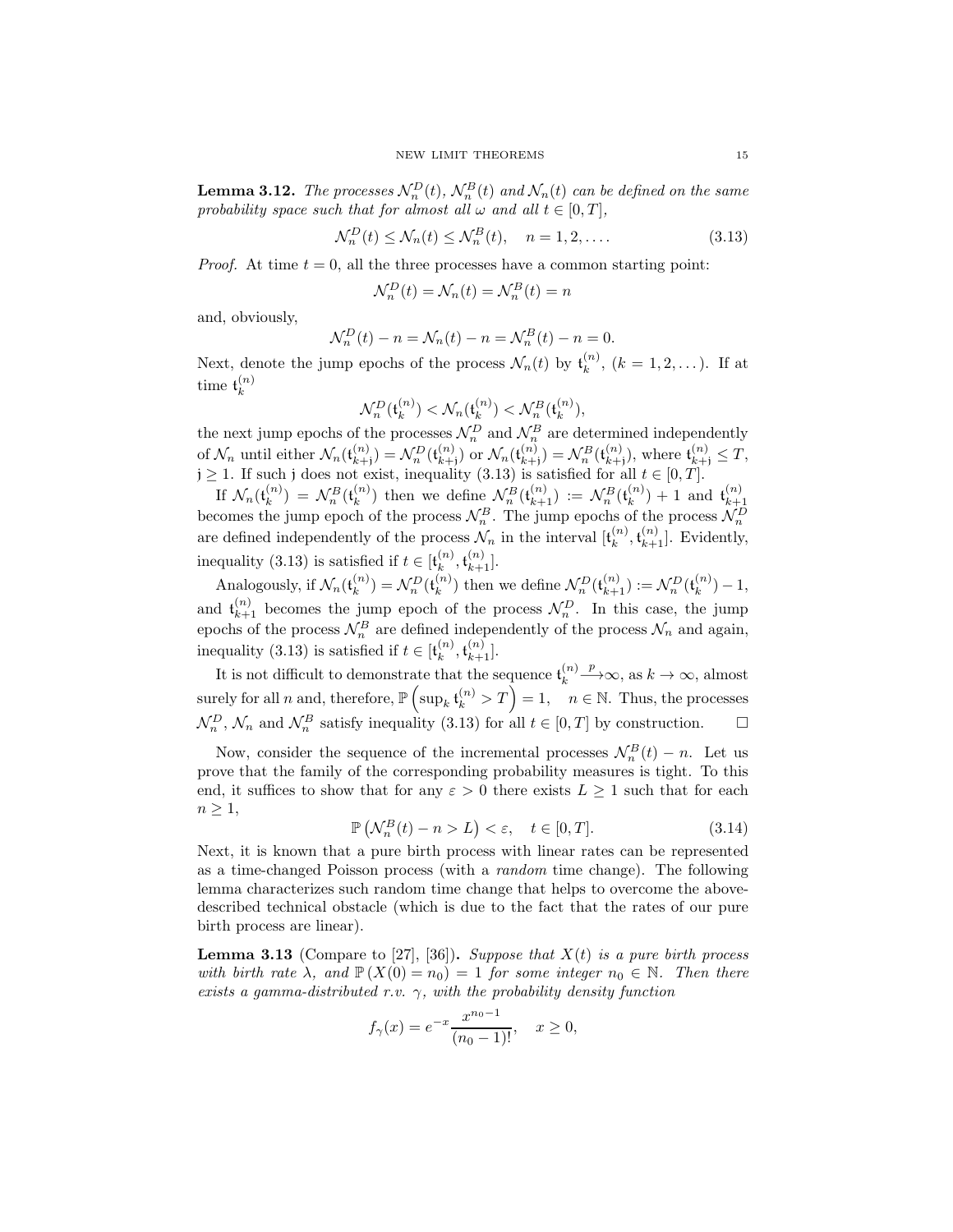such that

$$
X(t) \stackrel{\mathcal{D}}{=} n_0 + \pi(\gamma \tau(t)).
$$

Here,  $\pi(t)$  is a unit-intensity Poisson process which does not depend on the r.v.  $\gamma$ , and  $\tau(t) = \exp(\lambda t) - 1$ .

In turn, Lemma 3.13 implies the following corollary, whose proof is omitted.

**Corollary 3.14.** Let  $\pi(t)$  be a Poisson process with unit rate,  $\tau_n(t) = e^{(\lambda_n + \mu_n)t} - 1$ and  $\gamma_n$  be a gamma-distributed r.v. with  $\mathbb{E}[\gamma_n] = \textbf{Var}[\gamma_n] = n$ , which does not depend on  $\pi(t)$ . Then the pure birth process  $\mathcal{N}_n^B(t)$  admits the following representation:

$$
\mathcal{N}_n^B(t) \stackrel{\mathcal{D}}{=} n + \pi(\gamma_n \tau_n(t)), \quad t \ge 0.
$$
\n(3.15)

Let us now prove inequality  $(3.14)$ . Since sup  $t \in [0,T]$  $\mathcal{N}_n^B(t) = \mathcal{N}_n^B(T)$  and  $\mathcal{N}_n^B(T)$  -

 $n = \pi(\gamma_n \tau_n(T))$ , it suffices to find L such that  $\mathbb{P}(\pi(\gamma_n \tau_n(T)) > L) < \varepsilon$  for a given  $\varepsilon > 0$ . Denote  $\zeta_n := \gamma_n \tau_n(T)$ . Then we have

$$
\mathbb{E}[\zeta_n] = \mathbb{E}[\gamma_n] \cdot \left( e^{(\lambda_n + \mu_n)T} - 1 \right)
$$
  
=  $n \cdot \left( \frac{(\lambda + \mu)T}{n} + o(n^{-1} \right)$   
=  $(\lambda + \mu)T + o(1), \text{ as } n \to \infty.$ 

The variance

$$
\sigma^{2}(\zeta_{n}) = \frac{((\lambda + \mu)T)^{2}}{n} + o(n^{-1}).
$$

Therefore, the sequence  $\zeta_n$  converges in probability:  $\zeta_n \xrightarrow{p} (\lambda + \mu)T$  as  $n \to \infty$ . Then

$$
\pi\left(\gamma_n \cdot (e^{(\lambda_n + \mu_n)T} - 1)\right) \xrightarrow{p} \pi((\lambda + \mu)T). \tag{3.16}
$$

Next, an application of Chebyshev inequality to  $\pi((\lambda + \mu)T)$  for  $L > (\lambda + \mu)T$ ascertains that

$$
\mathbb{P}(\pi((\lambda + \mu)T) > L) \leq \mathbb{P}(|\pi((\lambda + \mu)T) - (\lambda + \mu)T| > L - (\lambda + \mu)T)
$$
  

$$
\leq \frac{((\lambda + \mu)T)^2}{n \cdot (L - (\lambda + \mu)T)^2}.
$$

A subsequent combination of the latter inequality, (3.16) and Corollary 3.14 implies tightness of the probability measures  $\mathfrak{m}_n^B(\cdot)$ .

Let us now prove tightness of the measures  $\mathfrak{m}_n^D(\cdot)$ . Note that the incremental process,  $\mathcal{B}_n(t) = n - \mathcal{N}_n^D(t)$ , In the case of the pure death processes  $\mathcal{N}_n^D(t)$ , the increments,  $\mathcal{B}_n(t) = n - \mathcal{N}_n^D(t)$ , form a binomial process with the time-dependent probability of success,  $p_n = e^{-\mu_n^* t}$ . Note that a Poisson process  $\pi_{\mu_n^*}(t)$  with intensity  $\mu_n^*$  and the process  $\mathcal{B}_n(t)$  can be defined on the same probability space  $(\Omega, \mathfrak{B}, \mathbb{P})$  such that for all  $t \geq 0$  and all  $n \in \mathbb{Z}_+$ 

$$
0 \leq \mathcal{B}_n(t) \leq \pi_{\mu_n^*}(t) \quad \text{for almost all } \omega. \tag{3.17}
$$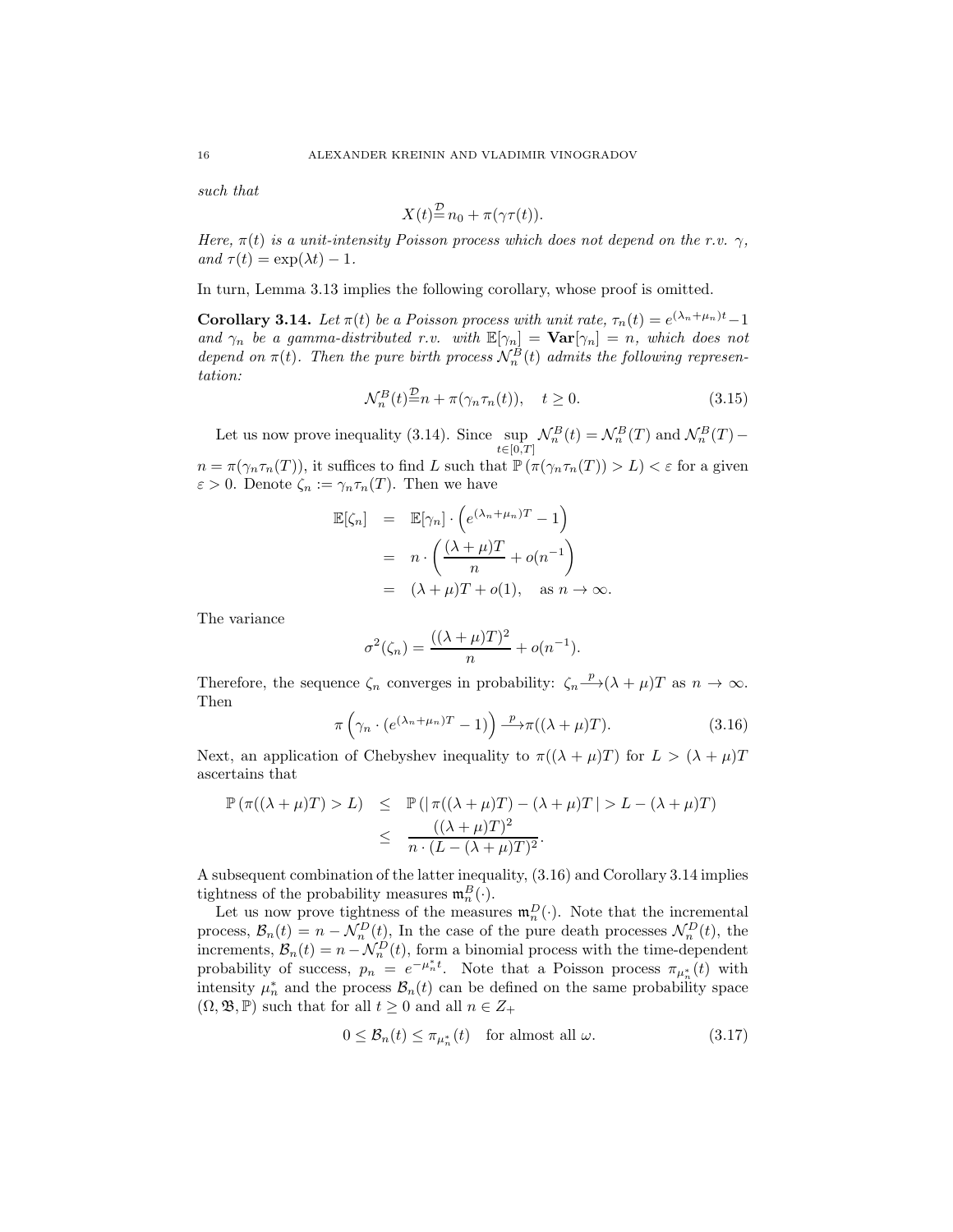Recall that  $\lim_{n\to\infty} n\mu_n^* = \lambda + \mu$ . Then by repeating the same line of arguments as used in the derivation of inequality (3.14), we obtain that the family of probability measures,  $\mathfrak{m}_n^{\pi}$ , corresponding to the processes  $\pi_{\mu_n^*}(t)$ , is tight. Inequality  $(3.17)$  implies now tightness of the family of measures  $\mathfrak{m}_{n}^{\mathcal{B}}(\cdot)$ , corresponding to the processes  $\mathcal{B}_n(t)$ . In turn, this results in the tightness of the family  $\{\mathfrak{m}_n^D(\cdot)\}_{n\geq 1}$ . Finally, it remains to apply Lemma 3.12 to ascertain that  $\{\mathfrak{m}_n(\cdot)\}_{n\geq 1}$  is tight.  $\Box$ 

Evidently, the proof of tightness of the family of probability measures  $\{\mathfrak{m}_n\}_{n>1}$ concludes the proof of Theorem 3.8.

*Remark* 3.15. If instead of conditions  $(1.1)$  and  $(1.2)$  we impose the following assumptions:

$$
\Delta t_m = \frac{\tau_m}{n} + o(n^{-1}), \quad m = 1, 2, \dots, M,
$$

and

$$
\lambda_n = \lambda_*, \quad \mu_n = \mu_*, \quad n = 1, 2, \dots,
$$

then the next modification of Theorem 3.8 is valid:

$$
\mathcal{N}_n(t) - n \stackrel{\mathbf{D}}{\longrightarrow} \mathcal{S}_{\lambda_*,\mu_*}(\tau)
$$

in the Skorohod space  $\mathbf{D}\left(\left[0, T_M\right]\right)$ , where  $T_M = \sum_{i=1}^M T_i$  $\sum_{m=1}$   $\tau_m$ .

#### 4. Two Special Cases: Pure Birth and Pure Death Processes

In this section, we present two corollaries from Theorem 3.10 on convergence of finite-dimensional distributions of the pure birth and pure death processes (see Corollaries 4.1 and 4.11, respectively). We also discuss the explicit closed-form expression for the joint generating function of the incremental process  $\Delta \mathcal{N}(t)$ and compute the correlation coefficients of its increments. Both the processes considered in this section have monotone trajectories. The increments of the pure birth process are always non-negative. In the case of the pure death process, we consider the adjusted incremental process,  $n - \mathcal{N}(t)$ , which also has non-negative increments.

4.1. Pure birth processes. It follows from [10] that in the case where  $\mathcal{N}(t)$  is a pure birth process which originates from n particles (i.e.,  $\mathcal{N}(0) = n$ ), the distribution  $P_k(t) = \mathbb{P}(\mathcal{N}(t) = k)$  is negative binomial (with the topological support  ${n, n+1,...}$ ) whose probability mass function is as follows:

$$
P_{n+j}(t) = {n+j-1 \choose j} e^{-n\lambda t} (1 - e^{-\lambda t})^j, \quad j = 0, 1, .... \tag{4.1}
$$

It is well known that in this case, the stochastic process  $\mathcal{N}(t)$  is a time-homogeneous Markov process whose transition probabilities are given by

$$
P_{\Delta t} (k, k + m) := \mathbb{P} (\mathcal{N}(t + \Delta t) = k + m | \mathcal{N}(t) = k)
$$
  
= 
$$
{k + m - 1 \choose m} e^{-\lambda \Delta t k} \cdot (1 - e^{-\lambda \Delta t})^m, \quad m = 0, 1, ....
$$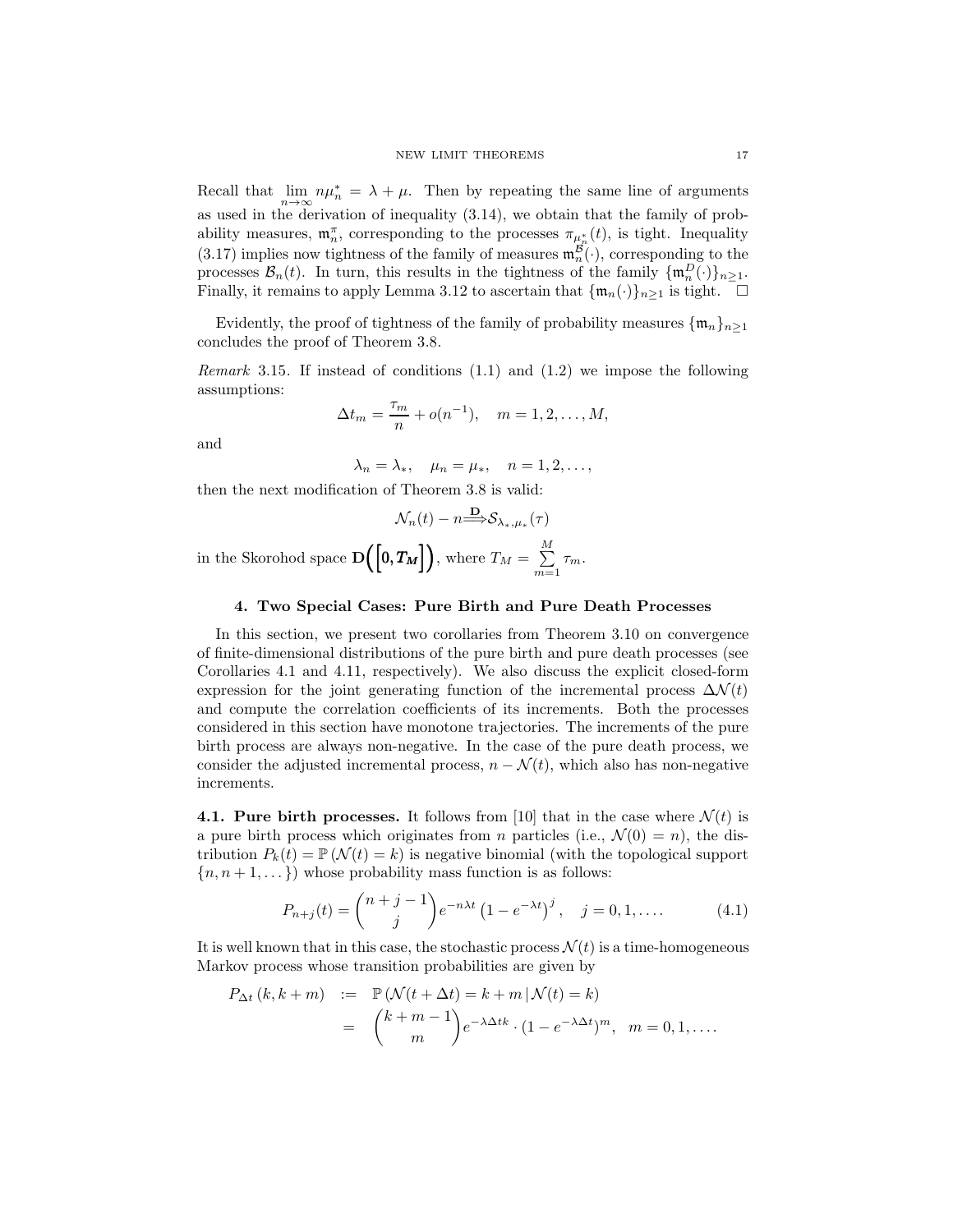Consider a finite partition  $(3.11)$  of the time interval  $[0, T]$ . As before, we denote by  $\Delta \mathcal{N}_m := \mathcal{N}(t_m) - \mathcal{N}(t_{m-1})$  the increments of the process  $\mathcal{N}(\cdot)$  and introduce the joint p.g.f. of the increments:

$$
\widehat{\mathcal{P}}_n^{(k)}(\Delta \vec{t}; \vec{z}) := \mathbb{E} \Big[ \prod_{m=1}^k z_m^{\Delta \mathcal{N}_m} \Big]. \tag{4.2}
$$

Since the above-described pure birth process is a degenerate case of the birth-anddeath process considered in the previous section, the limit under the fulfillment of condition (1.1) should be a degenerate Skellam process with parameter  $\mu = 0$ (compare to Remark 3.7). Evidently, the latter constitutes a time-homogeneous Poisson process  $\pi_{\lambda}$  with parameter  $\lambda$ . From Theorem 3.10 we obtain

Corollary 4.1. Suppose that condition  $(1.1)$  is fulfilled. Then

$$
\mathcal{N}_n(t) - n \stackrel{\mathbf{D}}{\Longrightarrow} \pi_\lambda(t)
$$

in  $D([0,T])$  as  $n \to \infty$ , for any fixed real  $T > 0$ . In particular, the finitedimensional distributions of the incremental process  $\mathcal{N}_n(t) - n$  converge to those of the Poisson process with parameter  $\lambda$  such that

$$
\exists \lim_{n \to \infty} \widehat{\mathcal{P}}_n^{(m)}(\Delta \vec{t}; \vec{z}) = \prod_{j=1}^m e^{\lambda \Delta t_j (z_j - 1)}, \tag{4.3}
$$

where  $\max_{1 \leq j \leq k} |z_j| \leq 1$ .

Remark 4.2. If instead of the condition (1.1) we assume that  $\lambda_n \equiv \lambda_*$  is constant (i.e., independent of n), but impose the following time-scaling condition:  $\Delta t_m \sim$  $\Delta \tau_m/n$  as  $n \to \infty$  with  $m = 1, 2, ..., k$ , we will derive the following result on convergence of the corresponding finite-dimensional distributions to those of the Poisson process with intensity  $\lambda_*$ :

$$
\lim_{n \to \infty} \widehat{\mathcal{P}}_n^{(k)}(\Delta \vec{t}; \vec{z}) = \prod_{j=1}^k e^{\lambda_* \tau_j (z_j - 1)}.
$$

In principle, the recursive equation derived in Lemma 3.9 makes it possible to obtain the following elegant formula for the joint p.g.f. of the increments. However, we elected to provide the probabilistic proof of this result which relies on Markov property of the pure birth process which is not that routine. To this end, denote by  $p_j = e^{-\lambda \Delta t_j}$ , and  $q_j = 1 - p_j$ ,  $(j = 1, 2, ... k)$ .

**Proposition 4.3.** The joint p.g.f. of the increments of the above-described pure birth process is as follows:

$$
\widehat{\mathcal{P}}_n^{(k)}\left(\Delta \vec{t}; \vec{z}\right) = \left(\frac{\prod\limits_{j=1}^k p_j}{1 - \sum\limits_{j=1}^k q_j z_j \prod\limits_{i=j+1}^k p_i}\right)^n.
$$
\n(4.4)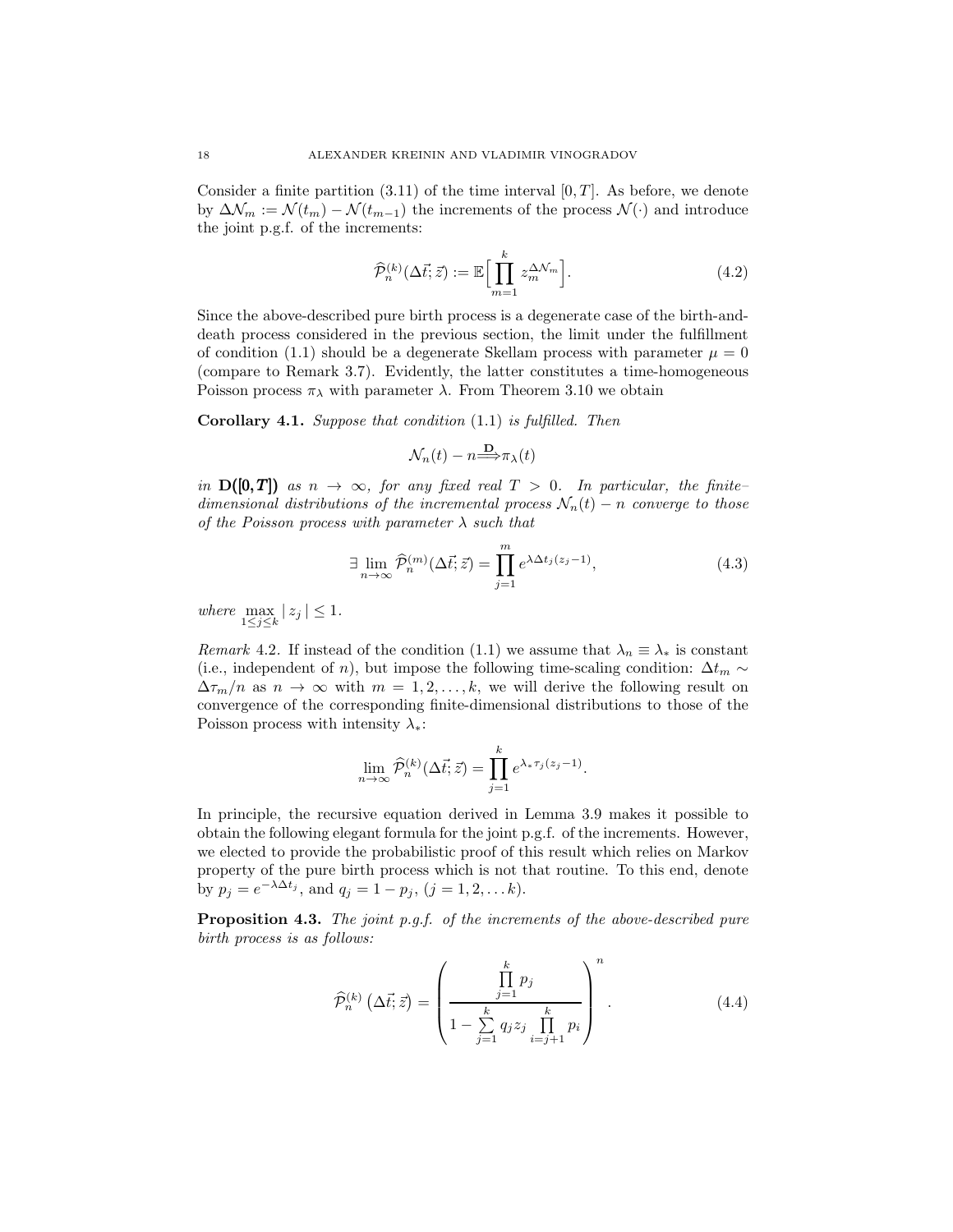*Proof.* Clearly, the process  $\mathcal{N}_n(t)$  is Markov. Also, it can be shown with some effort that that the probability of intersection

$$
\mathbb{P}\left(\bigcap_{j=0}^{k} \{N_n(t_j) = n + M_j\}\right) = \prod_{j=1}^{k} {n + M_j - 1 \choose m_j} p_j^{n + M_{j-1}} q_j^{m_j}, \qquad (4.5)
$$

where  $M_j = \sum_{i=1}^j m_i$ , and  $q_j = 1 - p_j$ . Observe that the joint p.g.f. (4.2) admits the following representation:

$$
\widehat{\mathcal{P}}_n^{(k)}(\Delta \vec{t}; \vec{z}) := \sum_{m_1=0}^{\infty} \cdots \sum_{m_k=0}^{\infty} \prod_{j=1}^k {n+M_j-1 \choose m_j} p_j^{n+M_{j-1}} (q_j z_j)^{m_j}.
$$
 (4.6)

It is now convenient to write down explicitly the full list of the arguments of the generating function  $\hat{\mathcal{P}}_n^{(k)}(\Delta \vec{t}; \vec{z})$  in terms of parameters  $p_k$ :

$$
\widehat{\mathcal{P}}_n^{(k)}\left(\Delta \vec{t}; \vec{z}\right) = \widehat{\mathcal{P}}_n^{(k)}(p_1, \ldots, p_k; z_1, \ldots, z_k).
$$

A combination of Lemma 3.9 with Equation (4.6) yields the following recursive relationship:

$$
\widehat{\mathcal{P}}_n^{(k)}(z_1,\ldots,z_k;p_1,\ldots,p_k) = \widehat{\mathcal{P}}_n^{(k-1)}\left(z_1,\ldots,z_{k-2},z_{k-1}\frac{p_k}{1-q_kz_k};p_1,\ldots,p_{k-2},p_{k-1}\frac{p_k}{1-q_kz_k}\right), (4.7)
$$

which can be interpreted as follows: in order to obtain the kth generating function  $\hat{\mathcal{P}}_n^{(k)}(\vec{p}; \vec{z})$  from  $\hat{\mathcal{P}}_n^{(k-1)}$ , one should substitute  $p_{k-1} \cdot \frac{p_k}{1-q_k z_k}$  for  $p_{k-1}$  and  $z_{k-1} \cdot \frac{p_k}{1-q_k z_k}$  for  $z_{k-1}$ . The induction base, i.e., the case of  $k = 1$ , follows from (2.8). Name

$$
\widehat{\mathcal{P}}_n^{(1)}(z_1; p_1) = \left(\frac{p_1}{1 - q_1 z_1}\right)^n
$$

A subsequent substitution of the recursive formula (4.7) with  $k = 2$  to the above equation yields that

$$
\widehat{\mathcal{P}}_n^{(2)}(p_1, p_2; z_1, z_2) = \left(\frac{p_1 p_2}{1 - q_2 z_2 - q_1 z_1 p_2}\right)^n,
$$

and finally, after  $(k-1)$  iterations we obtain the validity of (4.4).

Equation (4.4) allows us to compute all the moments of the random vector comprised of the increments  $(\Delta \mathcal{N}_1, \ldots, \Delta \mathcal{N}_k)$ . Here, we will present only one result for the correlation coefficients in the case where all the time increments are equal to each other.

Corollary 4.4. Suppose that  $\Delta t_i = \Delta t$ ,  $(j = 1, 2, ..., k)$ . Let  $p := \exp(-\lambda \Delta t)$ ,  $q := 1 - p$ , and parameter n be fixed. Then the correlation coefficient of the increments  $\Delta \mathcal{N}_i$  and  $\Delta \mathcal{N}_j$ ,  $(i \neq j)$ , is as follows:

$$
\rho_{i,j} = \frac{q}{\sqrt{(q+p^i)(q+p^j)}}.
$$
\n(4.8)

.

If the time interval  $\Delta t \to 0$  then  $q \to 0$  and we have asymptotically uncorrelated increments of the process  $\mathcal{N}(t)$ .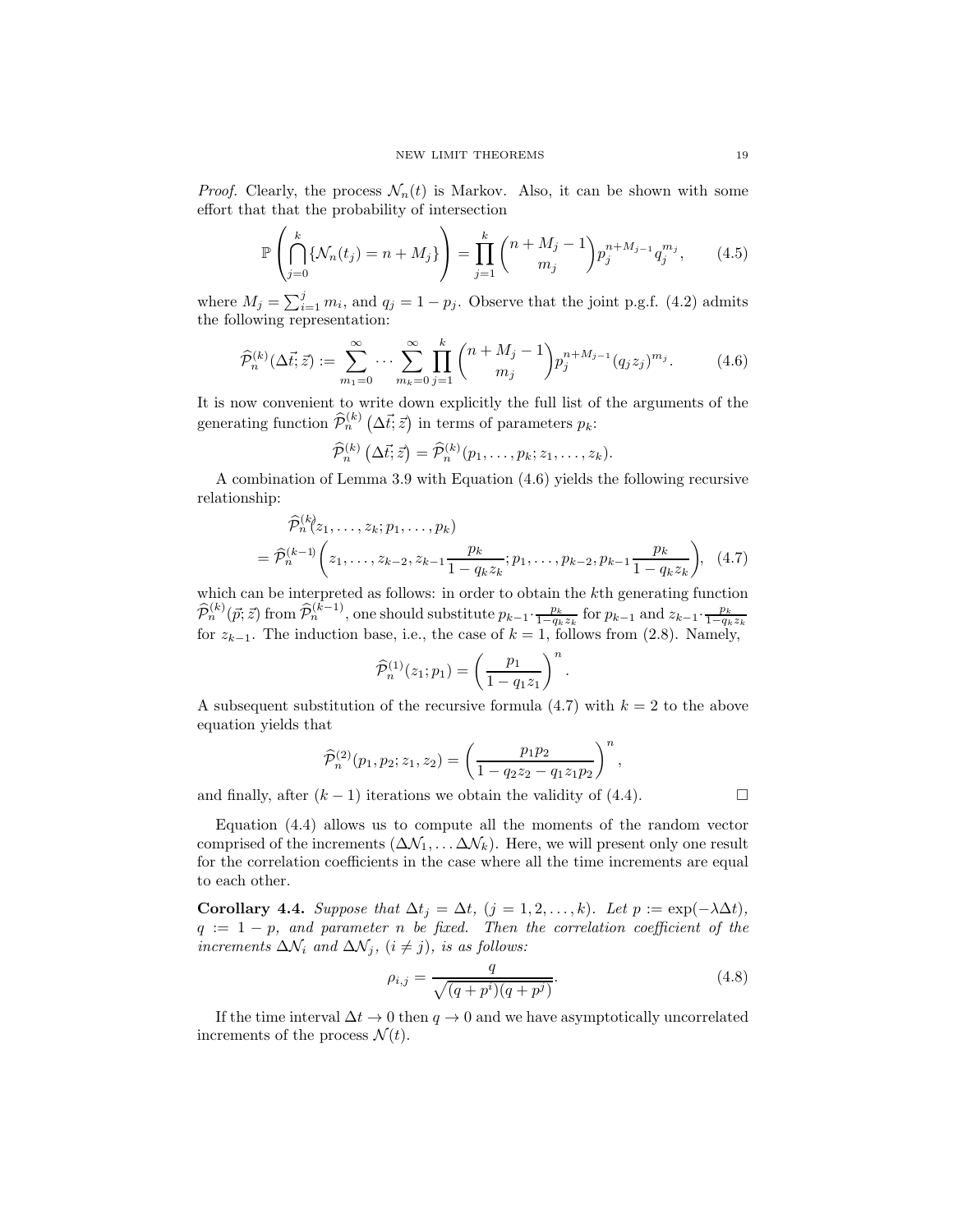4.2. Pure death process. Consider the pure death process  $\mathcal{N}(t)$  with death rate  $\mu > 0$  and the initial state  $\mathcal{N}(0) = n$ . By [10], for each real  $t > 0$ , the r.v.  $\mathcal{N}(t)$  has a binomial distribution such that  $\mathcal{N}(t) \stackrel{d}{=} \mathbf{B}(n, e^{-\mu t})$  and hence, the probabilities  $P_k(t) := \mathbb{P}(\mathcal{N}(t) = k)$  for  $t \geq 0$  are as follows:

$$
P_k(t) = {n \choose k} e^{-k\mu t} \left(1 - e^{-\mu t}\right)^{n-k}, \quad k = 0, 1, ..., n,
$$
 (4.9)  

$$
P_n(0) = 1.
$$

*Remark* 4.5. In view of [10], the random time  $T_n$  of transition from state n to state 0 is characterized by the following survival function:

$$
\mathbb{P}(T_n > t) = 1 - (1 - e^{-\mu t})^n.
$$

Subsequently, since its expected value  $\mathbb{E}[T_n] = \int_0^\infty \mathbb{P}(T_n > t) dt$ , we derive that

$$
\mathbb{E}[T_n] = \frac{1}{\mu} \sum_{m=1}^n \frac{1}{m} = \frac{1}{\mu} \cdot (-\Gamma'(1) + \log n) + \mathcal{O}(1/n) \sim \frac{1}{\mu} \log n
$$

as  $n \to +\infty$ . Here,  $-\Gamma'(1) \approx 0.577$  denotes the Euler–Mascheroni constant. Some results on the limit distribution of  $T_n$  for the subcritical birth-and-death processes can be found in [25], see also [32].

Observe that for an arbitrary fixed  $t \geq 0$  and the values of argument  $|z| \leq$ 1, the p.g.f.  $\hat{G}(t,s) := \mathbb{E}[z^{\mathcal{N}(t)}]$  of a binomial r.v.  $\mathcal{N}(t)$  admits the following representation:

$$
\hat{G}(t,s) = (ze^{-\mu t} + 1 - e^{-\mu t})^n.
$$
\n(4.10)

**Corollary 4.6.** Consider the sequence of the pure death processes  $\mathcal{N}_n$  with  $\mathcal{N}(0)$  = n, and suppose that condition  $(1.2)$  is met. Then all the finite-dimensional distributions of the incremental process  $\mathcal{N}_n$  – n converge to those of the Skellam process  $\mathcal{S}_{0,\mu}$  as  $n \to \infty$ :

$$
\lim_{n \to \infty} \widehat{\mathcal{P}}_n^{(m)}\left(\Delta \vec{t}; \vec{z}\right) = \prod_{j=1}^m e^{\mu \Delta t_j (z_j^{-1} - 1)}.
$$
\n(4.11)

*Proof.* It follows with some effort from Theorem 3.10.

Now, consider the following family of stochastic processes

$$
\mathcal{M}_n(t) := n - \mathcal{N}_n(t),
$$

where  $\mathcal{N}_n(t)$  is the pure death process starting from  $\mathcal{N}_n(0) = n$ . Since  $n - \mathbf{B}(n, p) \stackrel{d}{=} \mathbf{B}(n, 1-p)$ , we easily obtain that

$$
\mathbb{E}\left[z^{\mathcal{M}_n(t)}\right] = \left(e^{-\mu t} + z \cdot (1 - e^{-\mu t})\right)^n. \tag{4.12}
$$

Let us now assume the fulfillment of condition (1.2) on death rates. Since the incremental process  $\mathcal{N}_n - n \stackrel{\mathbf{D}}{\Longrightarrow} \mathcal{S}_{0,\mu}$ , we obtain convergence  $\mathcal{M}_n(t) \stackrel{\mathbf{D}}{\Longrightarrow} \mathcal{S}_{\mu,0}$ . Thus, the limiting processes is a time-homogeneous Poisson process with parameter  $\mu$ .

Let us now derive the joint p.g.f. for the process  $\mathcal{M}(t) = \mathcal{N}(0) - \mathcal{N}(t)$ , where  $\mathcal{N}(t)$  is a pure death process. To this end, we make a partition (3.11) of the time interval [0, T] and consider the increments of the process  $\mathcal{M}(t)$ ,  $\Delta \mathcal{M}_j =$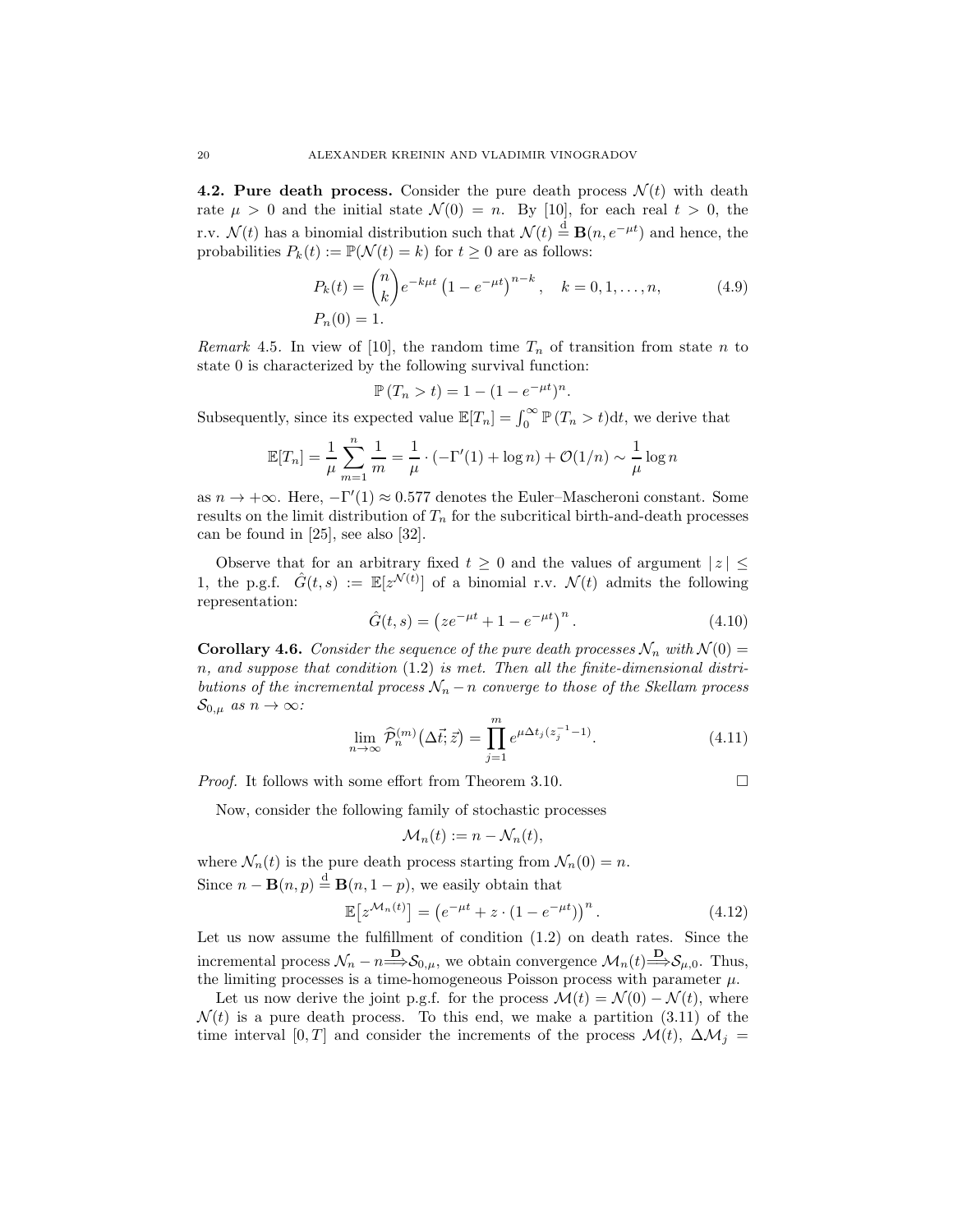$\mathcal{M}(t_i) - \mathcal{M}(t_{i-1}),$   $(j = 1, 2, ..., k)$ . Consider the joint probability-generating function

$$
\mathfrak{g}_k(\Delta \vec{t}; \vec{z}) := \mathbb{E}\left[\prod_{j=1}^k z_j^{\Delta \mathcal{M}_j}\right], \quad \max_{1 \le j \le k} |z_j| \le 1,
$$

The following assertion provides a closed-form representation for the joint generating function  $\mathfrak{g}_k(\Delta \vec{t}; \vec{z})$  of the pure death process.

**Proposition 4.7.** Let the vector  $\vec{\Delta t} = (\Delta t_1, \Delta t_2, \dots, \Delta t_k)$  and  $\vec{z} = (z_1, z_2, \dots z_k)$ . Then joint p.g.f.  $g_k(\Delta \vec{t}; \vec{z})$  of the increments of the above-described pure death process is as follows:

$$
\mathfrak{g}_k(\Delta \vec{t}; \vec{z}) = \left( \sum_{j=1}^k q_j z_j \prod_{i=1}^{j-1} p_i + \prod_{j=1}^k p_j \right)^n, \tag{4.13}
$$

where  $p_j = e^{-\mu(t_j - t_{j-1})}$  and  $q_j = 1 - p_j$ .

*Proof.* Note that the function  $g_k(\vec{z}) = g_k(\Delta \vec{t}; \vec{z})$  in Equation (4.13) is a polinomial function of  $\vec{z}$  with the coefficients depending on  $\vec{p} = (p_1, \ldots, p_k)$  and  $\vec{q} = (q_1, \ldots, q_k)$ . We shall prove Proposition 4.7 by induction in k using a simple recursion for the function  $\mathfrak{g}_k(\vec{z})$  derived below. We start from the induction base, i.e.,  $k = 1$ . For  $m_1 = 0, 1, 2, \ldots n$ , we have that

$$
\mathbb{P}(\Delta \mathcal{M}_{n,1} = m_1) = \mathbb{P}(\mathcal{N}_n(t_1) = n - m_1)
$$
  
=  $\binom{n}{m_1} e^{-\mu(t_1 - t_0)(n - m_1)} \left(1 - e^{-\mu(t_1 - t_0)}\right)^{m_1}$ 

It is obvious that  $\mathfrak{g}_1(z_1) = (p_1 + q_1 z_1)^n$ . In our case, the induction hypothesis states that the p.g.f.  $\mathfrak{g}_{k-1}(\vec{z}_{(k-1)})$  is as follows:

$$
\mathfrak{g}_{k-1}(\vec{z}_{(k-1)}) = \left(\sum_{j=1}^{k-1} q_j z_j \prod_{i=1}^{j-1} p_i + \prod_{j=1}^{k-1} p_j \right)^n.
$$
 (4.14)

In order to prove the validity of (4.13) it remains to perform the induction step. To this end, denote  $\hat{m}_{\ell} := \sum^{\ell}$  $\sum_{j=1}^m m_j, \ell = 1, 2, \dots k$ , and  $n_\ell := n - \hat{m}_\ell$ . Then the joint p.g.f.  $\mathfrak{g}_k(\vec{z})$  can be written as follows:

$$
\mathfrak{g}_{k}(\vec{z}) = \sum_{m_{1}=0}^{n} {n \choose m_{1}} p_{1}^{n-m_{1}} (q_{1}z_{1})^{m_{1}} \sum_{m_{2}=0}^{n_{1}} {n - \hat{m}_{1} \choose m_{2}} p_{2}^{n-\hat{m}_{2}} (q_{2}z_{2})^{m_{2}} \cdots
$$

$$
\times \sum_{m_{k-1}=0}^{n_{k-2}} {n - \hat{m}_{k-2} \choose m_{k-1}} p_{k-1}^{n-\hat{m}_{k-1}} (q_{k-1}z_{k-1})^{m_{k-1}} \cdots
$$

$$
\times \sum_{m_{k}=0}^{n_{k-1}} {n - \hat{m}_{k-1} \choose m_{k}} p_{k}^{n-\hat{m}_{k}} (q_{k}z_{k})^{m_{k}}.
$$
(4.15)

.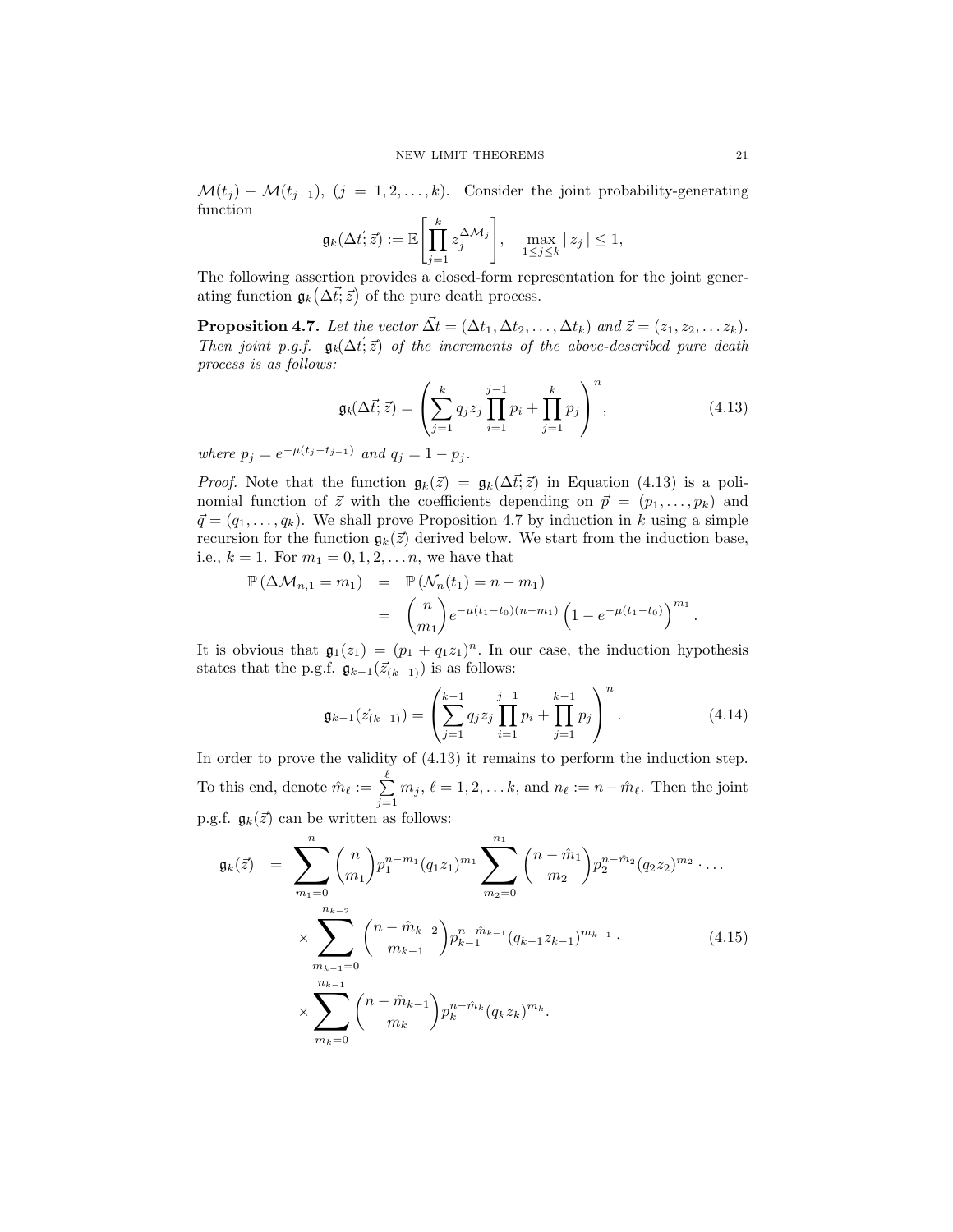The latter sum in (4.15) equals  $(p_k+q_kz_k)^{n_{k-1}}$ . Thus, we obtain that  $\mathfrak{g}_k(\vec{z})$  satisfies the following recursive relationship:

$$
\mathfrak{g}_{k}(\vec{z}) = \sum_{m_{1}=0}^{n} {n \choose m_{1}} p_{1}^{n-m_{1}} (q_{1}z_{1})^{m_{1}} \sum_{m_{2}=0}^{n_{1}} {n-m_{1} \choose m_{2}} p_{2}^{n-m_{2}} (q_{2}z_{2})^{m_{2}} \cdots
$$
  

$$
\times \sum_{m_{k-1}=0}^{n_{k-2}} {n-m_{k-2} \choose m_{k-1}} p_{k-1}^{n-m_{k-1}} \cdot (q_{k-1}z_{k-1})^{m_{k-1}} \cdot (p_{k} + q_{k}z_{k})^{n_{k-1}}
$$
  

$$
= \sum_{m_{1}=0}^{n} {n \choose m_{1}} p_{1}^{n-m_{1}} (q_{1}z_{1})^{m_{1}} \sum_{m_{2}=0}^{n_{1}} {n-m_{1} \choose m_{2}} p_{2}^{n-m_{2}} (q_{2}z_{2})^{m_{2}} \cdots
$$
  

$$
\times \sum_{m_{k-1}=0}^{n_{k-2}} {n-m_{k-2} \choose m_{k-1}} (p_{k-1}(p_{k} + q_{k}z_{k}))^{n-m_{k-1}} \cdot (q_{k-1}z_{k-1})^{m_{k-1}}
$$
  

$$
= \widehat{\mathfrak{g}}_{k-1}(\vec{z}_{(k-1)}),
$$

where the coefficients of the polynomial function  $\hat{\mathfrak{g}}_{k-1}(\vec{z}_{(k-1)})$  are defined by the vectors  $\vec{p}^* = (p_1^*, p_2^*, \ldots, p_{k-1}^*)$  and  $\vec{q}_{(k-1)} = (q_1, q_2, \ldots, q_{k-1})$  with the coordinates

$$
p_1^* = p_1, p_2^* = p_2, \ldots, p_{k-2}^* = p_{k-2}, p_{k-1}^* = p_{k-1} \cdot (p_k + q_k z_k).
$$

Then from (4.14) we derive that

$$
\mathfrak{g}_k(\vec{z}) = \left( \sum_{j=1}^{k-1} q_j z_j \prod_{i=1}^{j-1} p_i + \prod_{j=1}^{k-1} p_j (p_k + q_k z_k) \right)^n
$$

$$
= \left( \sum_{j=1}^k q_j z_j \prod_{i=1}^{j-1} p_i + \prod_{j=1}^k p_j \right)^n,
$$

which coincides with (4.13) thus completing the proof of the induction step.  $\Box$ 

Lemma 4.7 allows us to compute all the moments of the random vector of increments of the process  $\mathcal{M}(t)$ . We mention here only one such result on the correlation coefficients in the case where all the time increments are equal to each other such that  $\Delta t_j = \Delta t$ ,  $(j = 1, 2, ..., k)$ . Let  $p := \exp(-\mu \Delta t)$ ,  $q := 1 - p$ , and parameter n be fixed.

**Corollary 4.8.** The correlation coefficient  $\rho_{m,m+\ell}$  of the increments  $\Delta \mathcal{M}_{n,m}$  and  $\Delta \mathcal{M}_{n,m+\ell}$  admits the following representation:

$$
\rho_{m,m+\ell} = -q \frac{p^{m+\ell/2-1}}{\sqrt{(1-qp^{m-1})(1-qp^{m+\ell-1})}} < 0, \quad \ell = 1, 2, \dots, k-m. \tag{4.16}
$$

Note that as parameter  $k \to \infty$  and  $\Delta t \to 0$ , the probability  $q \to 0$ . Hence, we obtain that in the limit, the increments of the process are uncorrelated.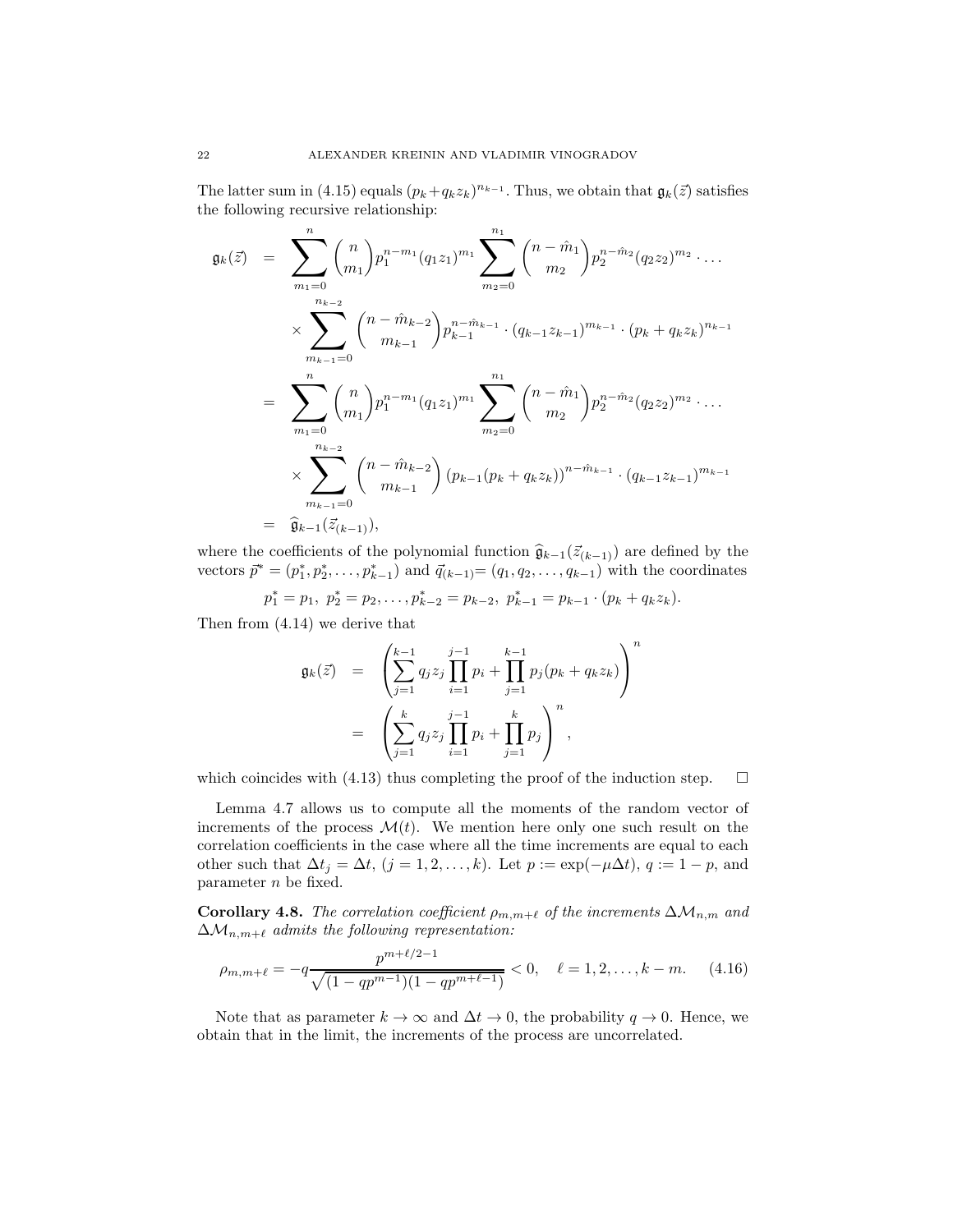Acknowledgment. We thank A.V. Marchenko for a useful feedback. VVV appreciates hospitality of the Fields Institute, the University of Toronto and York University.

#### References

- 1. Andasari, V.: Stochastic Modelling, Boston University, Boston, MA, 2020.
- 2. Bansaye, V., Mèlèard, S., Richard, M.: Speed of coming down from infinity for birth-anddeath processes, Advances in Applied Probability 48 (2016) no. 4, 1183–1210.
- 3. Barbour, A. D.: On a functional central limit theorem for Markov population processes, Advances in Applied Probability,  $6(1974)$  no. 1, 21–39.
- 4. Billingsley, P.: Convergence of Probability Measures, 3rd edition, John Wiley & Sons, New York, 1999.
- 5. Brauer, F., Driessche, P., Wu, J.H.: Mathematical Epidemiology, Springer, Berlin Heidelberg, 2008.
- 6. Burmeister C., Kreinin A., Mendoza-Arriago, R., Rasouli, H., Romanko, O.: Analysis of Impact of COVID-19 Pandemic on Financial Markets, in Analysis of Infectious Disease Problems (Covid-19) and Their Global Impact, P. Agarwal, J. Nieto, M. Ruzhansky, D. Torres eds., Springer (2021) 329–355.
- 7. Cushing, J. M.: Integro-differential Equations and Delay Models in Population Dynamics, Springer-Verlag, Berlin Heidelberg, 1977.
- 8. Daley, D. J., Gani, J.: Epidemic Modeling: An Introduction, Cambridge University Press, 2005.
- 9. Ethier, S.N., Kurtz, T.G.: Markov Processes: Characterization and Convergence, Wiley, New York, 1986.
- 10. Feller, W.: An Introduction to Probability Theory and Its Applications, v. 1, Wiley, New York, 1986.
- 11. Feller, W.: An Introduction to Probability Theory and Its Applications, v. 2, Wiley, London, 1966.
- 12. Gupta, N., Kumar, A. and Leonenko, N.: Skellam type processes of order k and beyond. Entropy, 22 (2020) 1193.
- 13. Gut, A., Janson, S.: Tightness and weak convergence for jump processes, *Statistics & Probability Letters*,  $52$  (2001) no.1, 101-107.
- 14. Jacod, J., Shiryaev, A.N.: Limit Theorems for Stochastic Processes. Vol. 288 of Grundlehren der Mathematischen Wissenschaften, Fundamental Principles of Mathematical Sciences, 2nd Ed., Springer-Verlag, Berlin, 2003.
- 15. Jørgensen, B.: The Theory of Dispersion Models, Chapman & Hall, London, 1997.
- 16. Kalashnikov, V.V.: Geometric Sums: Bounds for Rare Events with Applications, Kluwer, Dordrecht, 1997.
- 17. Karlin, S., Taylor, H. M.: A First Course in Stochastic Processes, Academic Press, New York, 1975.
- 18. Kendall, D.: On the generalized BD process, Ann. Math. Statistics 19 (1948) 1–15.
- 19. Kermack, W., McKendrick, A.: Contributions to the Mathematical Theory of Epidemics–I, 1927, Bulletin of Mathematical Biology, 53 (1991) no. 1-2, 33–55.
- 20. Kermack, W., McKendrick, A.: Contributions to the Mathematical Theory of Epidemics– II. The Problem of Endemicity. 1932, Bulletin of Mathematical Biology, 53 (1991) no. 1-2, 57–87.
- 21. Kermack, W., McKendrick, A.: Contributions to the Mathematical Theory of Epidemics–III. Further Studies of the Problem of Endemicity, 1933, Bulletin of Mathematical Biology, 53 (1991) no. 1-2, 89–118.
- 22. Kolmogorov, A.N., Dmitriev, N.A.: Branching random processes, Soviet Mathematics. Doklady 56 (1947) no. 1, 7–10 (in Russian). English translation in: Shiryayev, A.N. (ed.), Selected Works of A.N. Kolmogorov 2 (1992) 309–314.
- 23. Oliveira, G.: Early epidemic spread, percolation and Covid-19, J. Math. Biol., 81 (2020) 1143–1168.